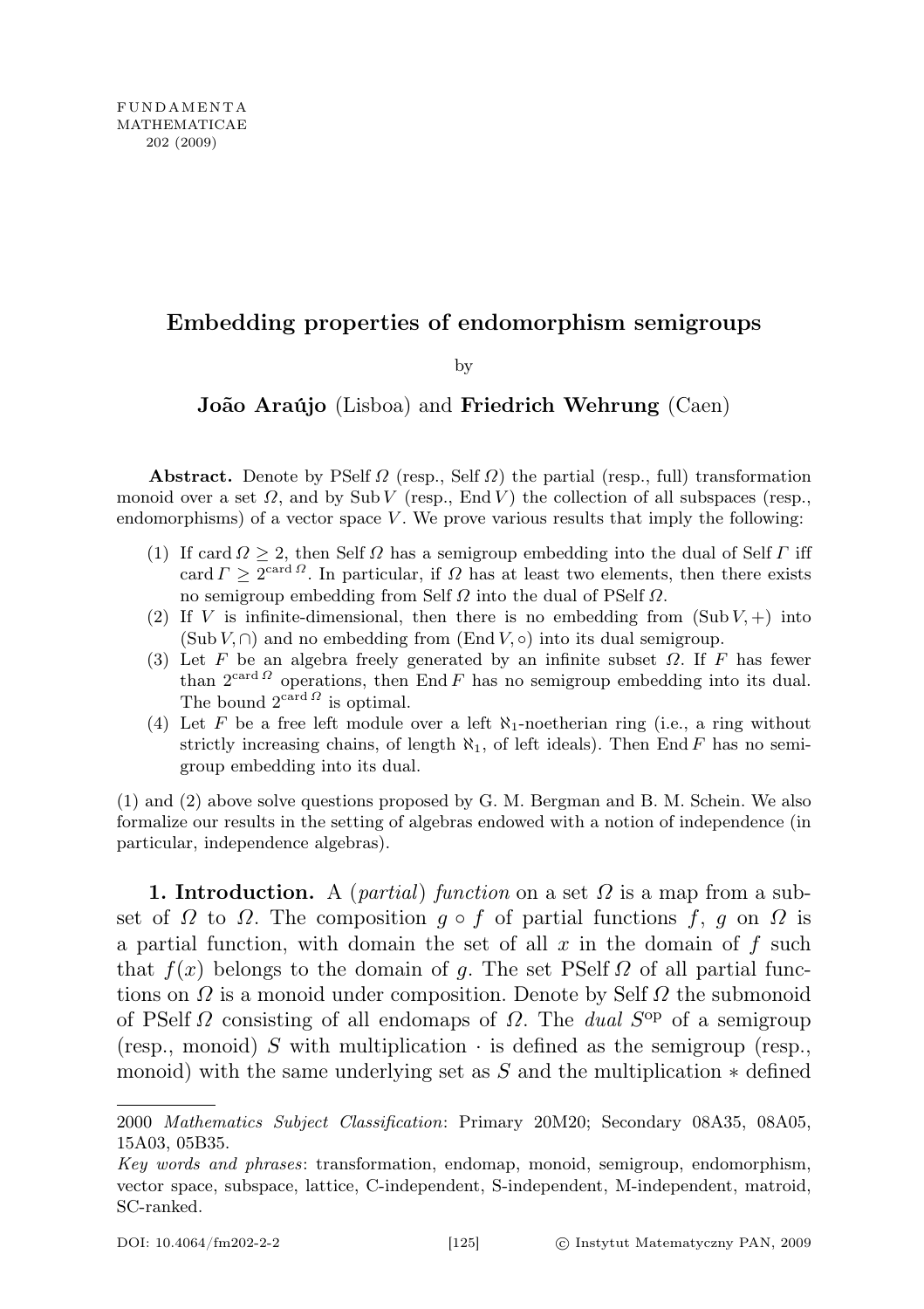by the rule  $x * y = y \cdot x$  for all  $x, y \in S$ . A *dual automorphism* (resp., a *dual* embedding) of S is an isomorphism (resp., embedding) from S to  $S^{\rm op}$ .

In the present paper, we solve the following three questions:

QUESTION 1. Suppose that  $\Omega$  is infinite. Does Self  $\Omega$  have a dual embedding?

QUESTION 2. Suppose that  $\Omega$  is infinite. Does PSelf  $\Omega$  have a dual embedding?

Question 3. Does the endomorphism monoid of an infinite-dimensional vector space have a dual embedding?

Question 1 originates in an earlier version of a preprint by George Bergman [3] and Questions 1 and 2 were proposed by Boris Schein in September 2006 while he gave a course on semigroups at the Center of Algebra of the University of Lisbon. After learning some of the results of the present paper, proved by the second author, that implied a negative answer to Question 1, Bergman changed [3] and subsequently asked Question 3. This question was solved by the second author as well. The original solution of Question 1 was obtained via an analogue of Theorem 3.1 but with a non-optimal bound; in our present formulation, the optimal bound  $2^{\text{card } \Omega}$  is proved. Furthermore, the similarity of the methods used in the (negative) solutions of all these questions lead us to the investigation of more general classes of algebras where similar negative results would hold, for example M-acts or modules.

The road to the latter goal is opened as follows. As both Self  $\Omega$  and End V are endomorphism monoids of universal algebras, we may wish to identify more general classes of universal algebras whose endomorphism monoids cannot be embedded into their dual. In particular, this is the case for the free objects in any nontrivial variety with small enough similarity type (Theorem 6.1), but not necessarily for all free  $M$ -acts for suitable monoids  $M$ (Theorem 6.2). In Section 8, we introduce a rather large class of algebras whose endomorphism monoids cannot be embedded into their dual, called SC-ranked algebras (Definition 8.4 and Corollary 8.6). These algebras arise from the study of algebras endowed with a notion of independence (see Section 7). This gives, for example, new results about  $M$ -acts for monoids  $M$ without large left divisibility antichains (Theorem 9.1), in particular for Gsets (Corollary 9.5), but also for modules over rings satisfying weak noetherianity conditions (Corollary 10.7).

Denote by  $\text{Sub } V$  (resp.,  $\text{End } V$ ) the collection of all subspaces (resp., endomorphisms) of a vector space  $V$ . Our results imply the following:

• (cf. Corollary 3.8) Let  $\Omega$  and  $\Gamma$  be sets with card  $\Omega \geq 2$ . Then Self  $\Omega$ has a semigroup embedding into (Self  $\Gamma$ )<sup>op</sup> iff card  $\Gamma \geq 2^{\text{card } \Omega}$ .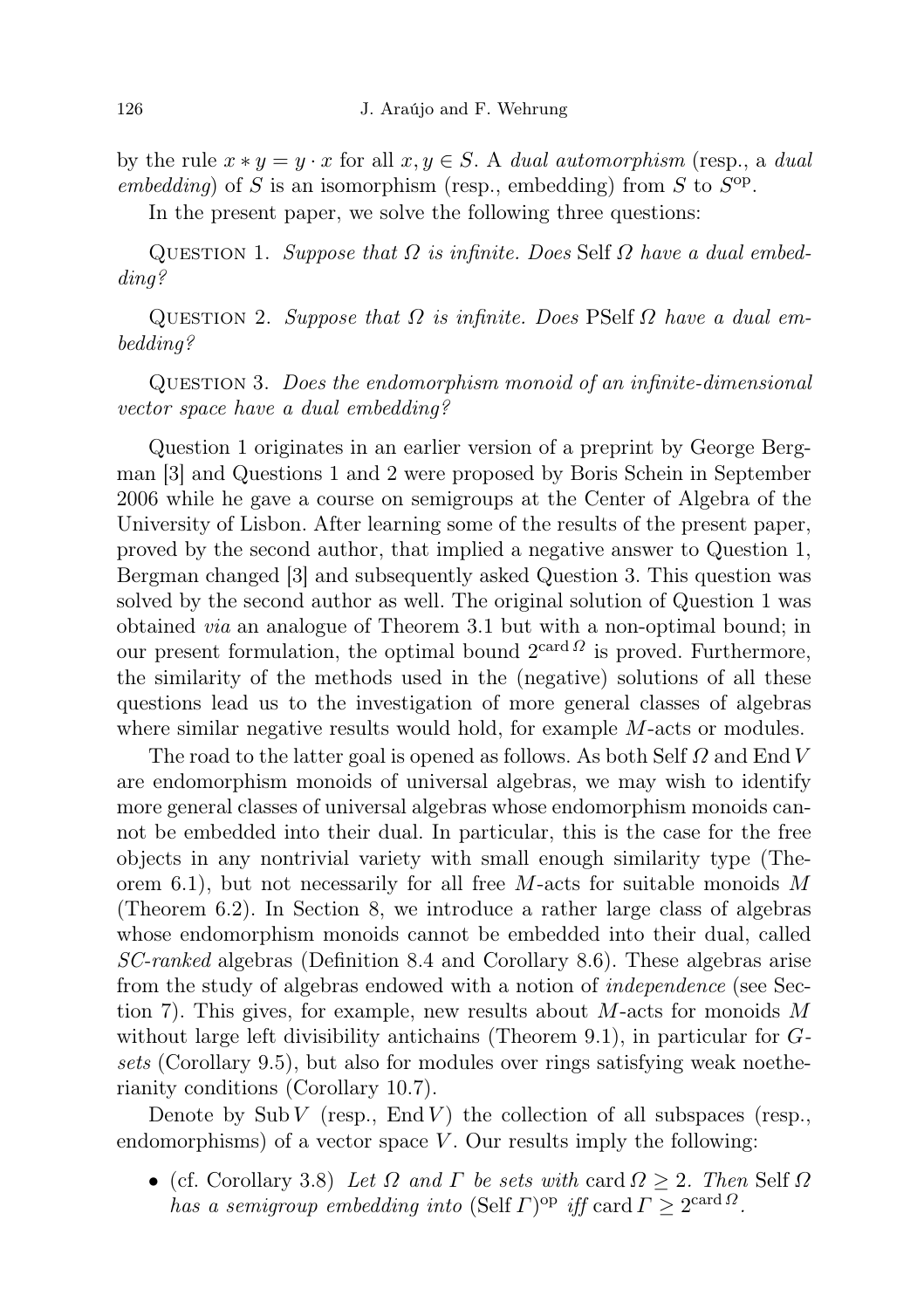- (cf. Theorems 4.4 and 5.1) Let V and W be right vector spaces over division rings  $K$  and  $F$ , respectively, with  $V$  infinite-dimensional. If there exists an embedding either from  $(Sub V, +)$  to  $(Sub W, \cap)$  or from  $(\text{End }V, \circ)$  to  $(\text{End }W, \circ)^{\text{op}}, \text{ then } \dim W \geq (\text{card }K)^{\dim V}.$
- (cf. Theorems 6.1 and 6.2) Let V be a variety of algebras, not all reduced to a singleton, in a similarity type  $\Sigma$ , and let  $\Omega$  be an infinite set. If card  $\Sigma < 2^{\text{card } \Omega}$ , then the endomorphism semigroup of the free algebra on  $\Omega$  in  $\mathcal V$  has no dual embedding. The cardinality bound  $2^{\text{card }\Omega}$ is optimal, even for M-acts for a suitably chosen monoid M.
- (cf. Theorem 10.7) Let F be a free left module over a ring in which there is no strictly increasing  $\aleph_1$ -sequence of left ideals. Then the semi $group End F$  has no dual embedding.

In Section 11, we formulate a few concluding remarks and open problems.

**2. Basic concepts.** For a nonzero cardinal  $\kappa$ , we put  $\kappa - 1 = \text{card}(\Omega)$  $\{p\}$  for any set  $\Omega$  of cardinality  $\kappa$  and any  $p \in \Omega$  (so  $\kappa - 1 = \kappa$  in case  $\kappa$  is infinite). We denote by  $\mathfrak{P}(\Omega)$  the powerset of a set  $\Omega$ , and by  $[\Omega]^{<\omega}$  the set of all finite subsets of  $\Omega$ . We put

Ker  $f = \{(x, y) \in \Omega \times \Omega \mid f(x) = f(y)\}\$ for any function f with domain  $\Omega$ . We also denote by rng f the range of f. We denote the partial operation of disjoint union by  $\sqcup$ .

We denote by Eq  $\Omega$  the lattice of all equivalence relations on  $\Omega$  under inclusion, and by  $[x]_\theta$  the  $\theta$ -class of any element  $x \in \Omega$ , for each  $\theta \in Eq \Omega$ . We put

$$
Eq^{\leq 2} \Omega = \{ \theta \in Eq \Omega \mid \text{card}(\Omega/\theta) \leq 2 \},
$$
  
\n
$$
Eq^2 \Omega = \{ \theta \in Eq \Omega \mid \text{card}(\Omega/\theta) = 2 \},
$$
  
\n
$$
Eq^{\text{fin}} \Omega = \{ \theta \in Eq \Omega \mid \Omega/\theta \text{ is finite} \}.
$$

The monoid Self  $\Omega$  has the following subsets, the first three of which are also subsemigroups:

$$
\text{Sym }\Omega = \{f \in \text{Self }\Omega \mid f \text{ is bijective}\},\
$$

$$
\text{Self}_{\leq 2 }\Omega = \{f \in \text{Self }\Omega \mid \text{card}(\text{rng }f) \leq 2\},\
$$

$$
\text{Self}_{\text{fin }}\Omega = \{f \in \text{Self }\Omega \mid \text{rng }f \text{ is finite}\},\
$$

$$
\text{Self}_2 \Omega = \{f \in \text{Self }\Omega \mid \text{card}(\text{rng }f) = 2\}.
$$

We put ker  $f = f^{-1}\{0\}$  (the usual kernel of f) for any homomorphism f of abelian groups. For a right vector space  $V$  over a division ring  $K$ , we denote by Subfin V (resp., Subfin V) the sublattice of Sub V consisting of all finite-dimensional (resp., finite-codimensional) subspaces of  $V$ . Furthermore, we denote by  $\text{End}_{\text{fin}} V$  the semigroup of all endomorphisms with finite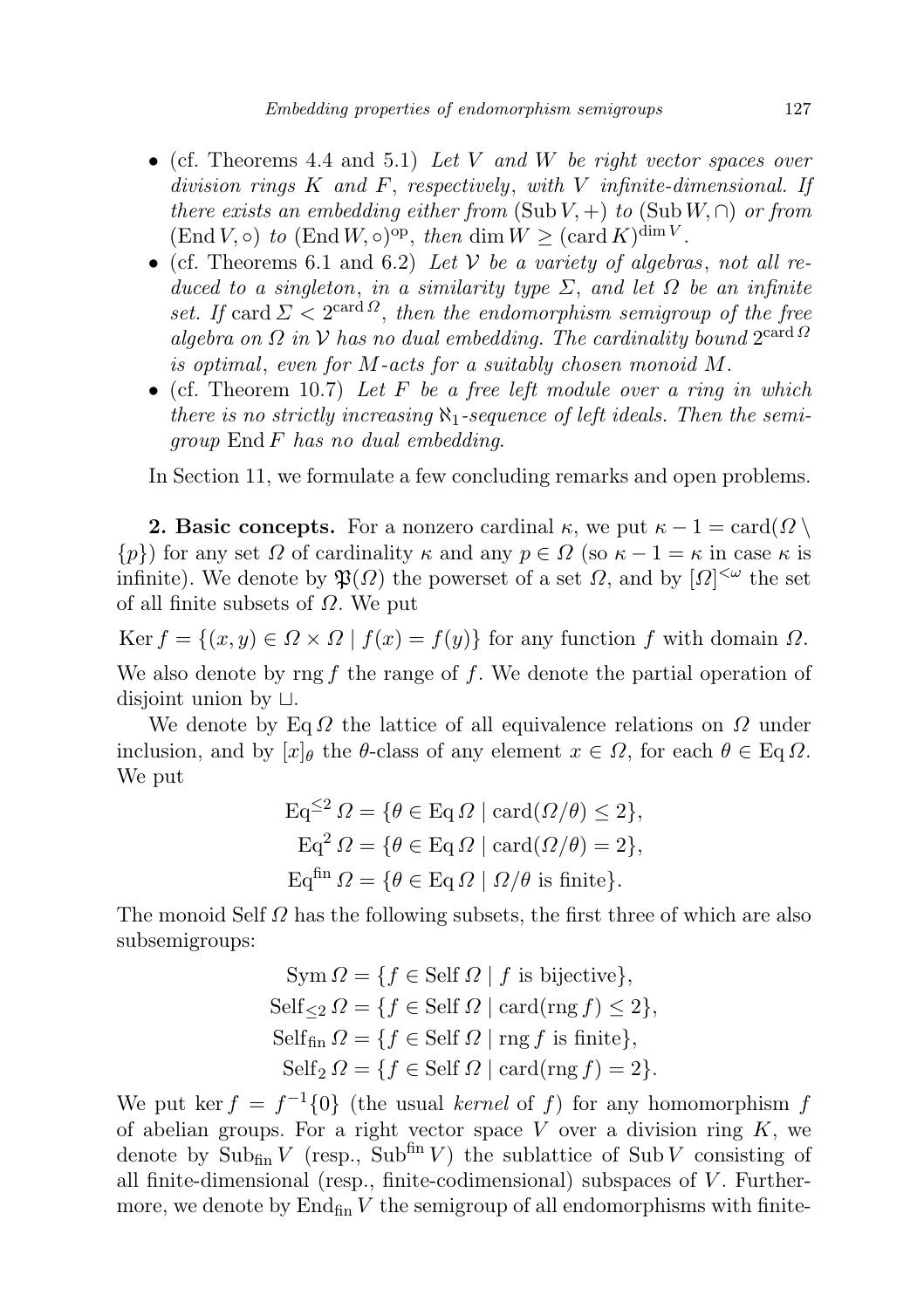dimensional range of  $V$ . In particular, the elements of  $\text{Sub}^{\text{fin}} V$  are exactly the kernels of the elements of  $\text{End}_{\text{fin}} V$ .

3. Embeddings between semigroups of endomaps. For any  $f \in$ Self  $\Omega$ , denote by  $f^{-1}$  the endomap of the powerset  $\mathfrak{P}(\Omega)$  that sends every subset of  $\Omega$  to its inverse image under f. The assignment Self  $\Omega \to \text{Self } \mathfrak{P}(\Omega)$ ,  $f \mapsto f^{-1}$ , defines a monoid embedding from Self  $\Omega$  into  $(\text{Self } \mathfrak{P}(\Omega))^\text{op}$ . Moreover, both Self 1 and Self ∅ are the one-element monoid, which is self-dual. For larger sets the following theorem says that the assignment  $f \mapsto f^{-1}$ described above is optimal in terms of size.

THEOREM 3.1. Let  $\Omega$  and  $\Gamma$  be sets with card  $\Omega \geq 2$ . If there exists a semigroup embedding from Self  $\leq$  2 into (Self  $\Gamma$ )<sup>op</sup>, then card  $\Gamma \geq 2^{\text{card } \Omega}$ .

We prove Theorem 3.1 in a series of lemmas. Assuming an embedding from Self<sub> $\leq$ 2</sub> Ω into (Self  $\Gamma$ )<sup>op</sup>, Lemma 3.3 is used to associate the kernel of a function in  $\text{Self}_{\leq 2} \Omega$  with the range of its image under the embedding. As any two distinct members of  $Eq<sup>2</sup> \Omega$  join to give the coarse equivalence relation in an "effective" way (Lemma 3.2), this will give, in Lemma 3.5, a partition of a suitable subset of  $\Gamma$  with many classes. Proving that each of these classes has at least two elements is the object of Lemmas 3.6 and 3.7; this will give the final estimate.

LEMMA 3.2. Let  $\alpha$  and  $\beta$  be distinct elements in Eq<sup>2</sup>  $\Omega$ . Then there are idempotent maps  $f, g \in \text{Self}_2 \Omega$  such that  $\text{Ker } f = \alpha$ ,  $\text{Ker } g = \beta$ , and  $f \circ g$  is constant.

*Proof.* As  $\alpha \neq \beta$ , we can write  $\Omega/\alpha = \{A_0, A_1\}$  and  $\Omega/\beta = \{B_0, B_1\}$ with both  $A_0 \cap B_0$  and  $A_0 \cap B_1$  nonempty. Pick  $b_i \in A_0 \cap B_i$  for  $i \in \{0,1\}$ , and pick  $a \in A_1$ . Define idempotent endomaps f and g of  $\Omega$  by the rule

$$
f(x) = \begin{cases} b_0 & (x \in A_0), \\ a & (x \in A_1), \end{cases} \quad g(x) = \begin{cases} b_0 & (x \in B_0), \\ b_1 & (x \in B_1), \end{cases} \quad \text{for all } x \in \Omega.
$$

Then Ker  $f = \alpha$ , Ker  $g = \beta$ , and  $f \circ g$  is the constant function with value  $b_0$ .

Now let  $\varepsilon$ : Self<sub> $\leq$ 2</sub>  $\Omega \hookrightarrow$  (Self  $\Gamma)$ <sup>op</sup> be a semigroup embedding.

LEMMA 3.3. Ker  $f \subseteq \text{Ker } q$  implies that  $\text{rng } \varepsilon(q) \subseteq \text{rng } \varepsilon(f)$ , for all  $f, g \in$  $\operatorname{Self}_{\leq 2} \Omega$ .

*Proof.* There exists  $h \in \text{Self}_{\leq 2} \Omega$  such that  $g = h \circ f$ . Thus  $\varepsilon(g) =$  $\varepsilon(f) \circ \varepsilon(h)$  and the conclusion follows.

Lemma 3.3 makes it possible to define a map

 $\mu:$  Eq<sup> $\leq 2$ </sup>  $\Omega \to \mathfrak{P}(\Gamma) \setminus \{\emptyset\}$ 

by the rule  $\mu({\rm Ker}\, f) = {\rm rng}\, \varepsilon(f)$  for each  $f \in {\rm Self}_{\leq 2}\, \Omega.$ 

LEMMA 3.4.  $\alpha \subseteq \beta$  iff  $\mu(\beta) \subseteq \mu(\alpha)$ , for all  $\alpha, \beta \in Eq^{\leq 2} \Omega$ .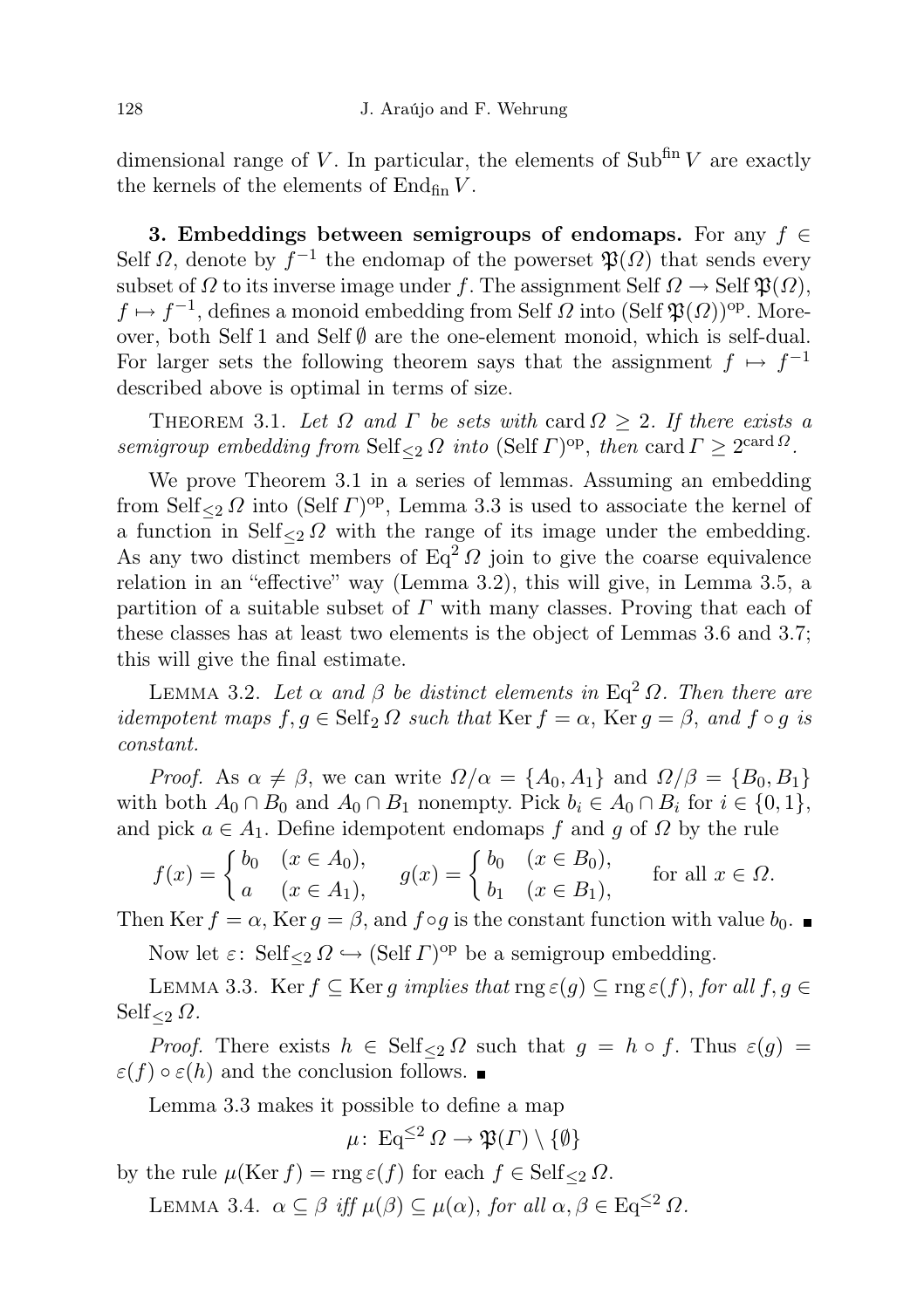*Proof.* The direction from the left to the right (i.e., the map  $\mu$  is antitone) follows from Lemma 3.3. Now assume that  $\mu(\beta) \subseteq \mu(\alpha)$ . There are idempotent  $f, g \in \text{Self}_{\leq 2} \Omega$  such that  $\alpha = \text{Ker } f$  and  $\beta = \text{Ker } g$ . As  $\text{rng } \varepsilon(g) \subseteq$ rng  $\varepsilon(f)$  and  $\varepsilon(f)$  is idempotent,  $\varepsilon(f) \circ \varepsilon(g) = \varepsilon(g)$ , that is,  $\varepsilon(g \circ f) = \varepsilon(g)$ ; thus, as  $\varepsilon$  is one-to-one,  $g \circ f = g$ , and therefore Ker  $f \subseteq \text{Ker } g$ .

Let  $\mathbf{1} = \Omega \times \Omega$  denote the coarse equivalence relation on  $\Omega$ .

LEMMA 3.5.  $\mu(\alpha) \cap \mu(\beta) = \mu(1)$  for all distinct  $\alpha, \beta \in \text{Eq}^2 \Omega$ .

*Proof.* It follows from Lemma 3.2 that there are idempotent  $f, g \in \text{Self } \Omega$ such that Ker  $f = \alpha$ , Ker  $g = \beta$ , and  $f \circ g$  is constant.

Let  $x \in \mu(\alpha) \cap \mu(\beta)$ . This means that x belongs to both rng  $\varepsilon(f)$  and rng  $\varepsilon(q)$ ; hence, as both  $\varepsilon(f)$  and  $\varepsilon(q)$  are idempotent, it is fixed by both these maps; hence it is fixed by their composite,  $\varepsilon(q) \circ \varepsilon(f) = \varepsilon(f \circ q)$ ; hence it lies in the range of that composite, which, as  $f \circ g$  is a constant function, is  $\mu(1)$ .

So we have proved that  $\mu(\alpha) \cap \mu(\beta)$  is contained in  $\mu(1)$ . As the converse follows from Lemma 3.3, the conclusion follows.

Denote by  $k_x$  the constant function on  $\Omega$  with value x, for each  $x \in \Omega$ . Hence  $\mu(\mathbf{1}) = \text{rng}\,\varepsilon(k_x)$ .

LEMMA 3.6. The set  $\mu(1)$  has at least two elements.

*Proof.* Otherwise,  $\mu(1) = \{z\}$  for some  $z \in \Gamma$ , and so  $\varepsilon(k_x)$  is the constant function on Γ with value z, for each  $x \in \Omega$ . As  $\varepsilon$  is one-to-one, this implies that  $\Omega$  has at most one element, a contradiction.

LEMMA 3.7. The set  $\text{rng } \varepsilon(e) \setminus \mu(1)$  has at least two elements for each idempotent  $e \in \text{Self}_2 \Omega$ .

*Proof.* Let rng  $e = \{x, y\}$ . It follows from Lemmas 3.3 and 3.4 that rng  $\varepsilon(e)$  properly contains  $\mu(1)$ . Suppose that rng  $\varepsilon(e) \setminus \mu(1) = \{t\}$  for some  $t \in \Gamma$ .

For a and b in a semigroup S, let  $a \sim b$  if there are  $x_1, x_2, y_1, y_2 \in S$ such that  $a = x_1b = bx_2$  and  $b = y_1a = ay_2$ . It is obvious that if S is a subsemigroup of Self  $\Omega$ , then  $a \sim b$  implies that a and b have the same kernel and the same range. Furthermore, in case  $S = \text{Self}_{\leq 2} \Omega$ , it is easy to verify that the converse holds (first treat left and right divisibility separately, then join the two results). In addition,  $a \sim b$  in Self $\langle a \rangle \geq \Omega$  implies that  $\varepsilon(a) \sim \varepsilon(b)$ in Self  $\Gamma$ .

We shall apply this to the maps e and  $f = (x \ y) \circ e$  (where, as said above,  $\{x, y\}$  = rng e). Observe that  $f^2 = e$  and  $e \sim f$ ; hence  $\varepsilon(f)^2 = \varepsilon(e)$ and  $\varepsilon(e) \sim \varepsilon(f)$ , so Ker  $\varepsilon(e) = \text{Ker } \varepsilon(f)$  and  $\text{rng } \varepsilon(e) = \text{rng } \varepsilon(f)$ . We shall evaluate the map  $\varepsilon(f)$  on each Ker  $\varepsilon(e)$ -class, that is, on each class of the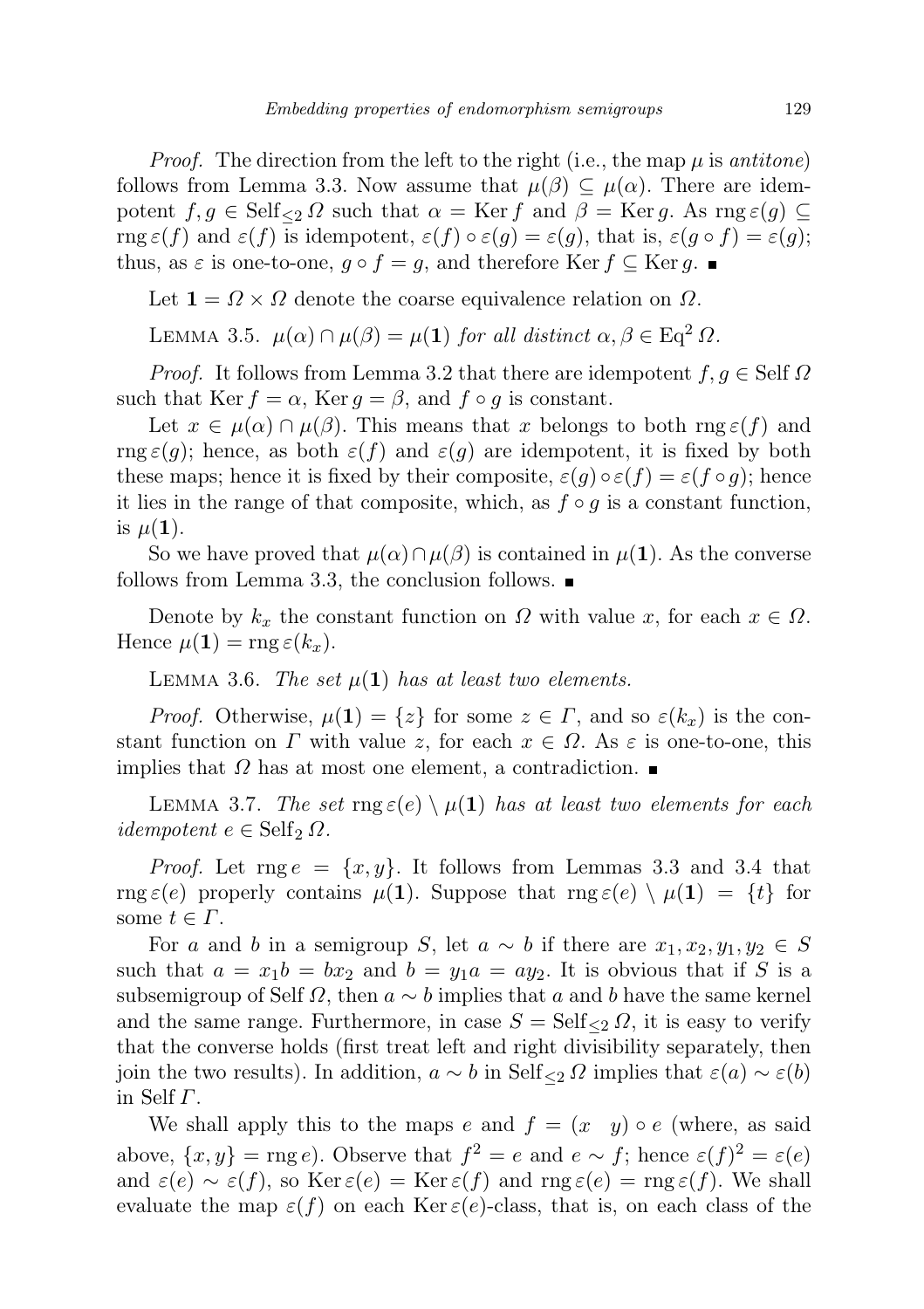decomposition

(3.1) 
$$
\Gamma = \bigsqcup_{v \in \text{rng } \varepsilon(e)} [v]_{\text{Ker } \varepsilon(e)} = \bigsqcup_{v \in \mu(1)} [v]_{\text{Ker } \varepsilon(e)} \sqcup [t]_{\text{Ker } \varepsilon(e)}.
$$

From  $\mu(1) = \text{rng } \varepsilon(k_x)$  and  $k_x \circ g = k_x$  it follows that  $\varepsilon(g) \circ \varepsilon(k_x) = \varepsilon(k_x)$ for each  $g \in \text{Self}_{\leq 2} \Omega$ , thus  $\varepsilon(g)$  fixes all the elements of  $\mu(1)$ ; we shall use this in the two cases  $g = e$  and  $g = f$ . As  $[v]_{\text{Ker}\,\varepsilon(e)} = [v]_{\text{Ker}\,\varepsilon(f)}$  for each  $v \in \mu(1)$ , it follows that each element of that class is sent to v by both maps  $\varepsilon(e)$  and  $\varepsilon(f)$ ; hence  $\varepsilon(e)$  and  $\varepsilon(f)$  agree on  $\bigsqcup_{v\in\mu(1)}[v]_{\text{Ker }\varepsilon(e)}$ . As the maps  $\varepsilon(e)$  and  $\varepsilon(f)$  have the same kernel and the same range, they also agree on  $[t]_{\text{Ker }\varepsilon(e)}$ . Therefore,  $\varepsilon(e) = \varepsilon(f)$ , and thus  $e = f$ , a contradiction.

Pick an element  $\infty \in \Omega$  and set  $\Omega^* = \Omega \setminus \{\infty\}$ . We put

$$
(3.2) \qquad \theta_Z = \{(x, y) \in \Omega \times \Omega \mid x \in Z \Leftrightarrow y \in Z\} \quad \text{for each } Z \subseteq \Omega.
$$

If Z belongs to  $\mathfrak{P}(\Omega) \setminus \{\emptyset, \Omega\}$ , then the equivalence relation  $\theta_Z$  has exactly the two classes Z and  $\Omega \setminus Z$ . This holds, in particular, for each nonempty subset Z of  $\Omega^*$ . In addition,  $\theta_X$  and  $\theta_Y$  are distinct elements in Eq<sup>2</sup>  $\Omega$  for all distinct nonempty subsets X and Y of  $\Omega^*$ , so, by Lemma 3.5, we get  $\mu(\theta_X) \cap \mu(\theta_Y) = \mu(1)$ . Furthermore, it follows from Lemma 3.4 that  $\mu(\theta_X)$ properly contains  $\mu(1)$ , and so the family  $(\mu(\theta_X)\setminus\mu(1) | X \in \mathfrak{P}(\Omega^*)\setminus\{\emptyset\})$  is a partition of some subset of  $\Gamma$ . In particular, by using Lemmas 3.6 and 3.7, we obtain

 $\operatorname{card} \varGamma \geq \operatorname{card} \mu(\mathbf{1}) + 2 \cdot \operatorname{card} (\mathfrak{P}(\varOmega^*) \setminus \{\emptyset\}) \geq 2 + 2 \cdot (2^{\operatorname{card} \varOmega - 1} - 1) = 2^{\operatorname{card} \varOmega}.$ 

This concludes the proof of Theorem 3.1.

COROLLARY 3.8. Let  $\Omega$  and  $\Gamma$  be sets with card  $\Omega \geq 2$ . Then the following are equivalent:

- (i) There exists a semigroup embedding from Self  $\leq_2 \Omega$  into (Self  $\Gamma$ )<sup>op</sup>.
- (ii) There exists a monoid embedding from Self  $\Omega$  into (Self  $\Gamma)^\text{op}$ .
- (iii) card  $\Gamma \geq 2^{\text{card } \Omega}$ .

*Proof.* (ii)⇒(i) is trivial, and (i)⇒(iii) follows from Theorem 3.1. Finally, we observed (iii)⇒(ii) at the beginning of Section 3.  $\blacksquare$ 

As PSelf  $\Omega$  embeds into Self( $\Omega \cup {\infty}$ ) (for any element  $\infty \notin \Omega$ ) and, in case card  $\Omega \geq 2$ , the inequality  $2^{\text{card } \Omega} > \text{card } \Omega + 1$  holds, the following corollary answers simultaneously Questions 1 and 2 in the negative.

COROLLARY 3.9. There is no semigroup embedding from Self  $\Omega$  into  $(PSelf \Omega)^{op}$  for any set  $\Omega$  with at least two elements.

4. Subspace lattices of vector spaces. The central idea of the present section is to study how large a set I can be if the semilattice  $([I]^{<\omega}, \cap)$  embeds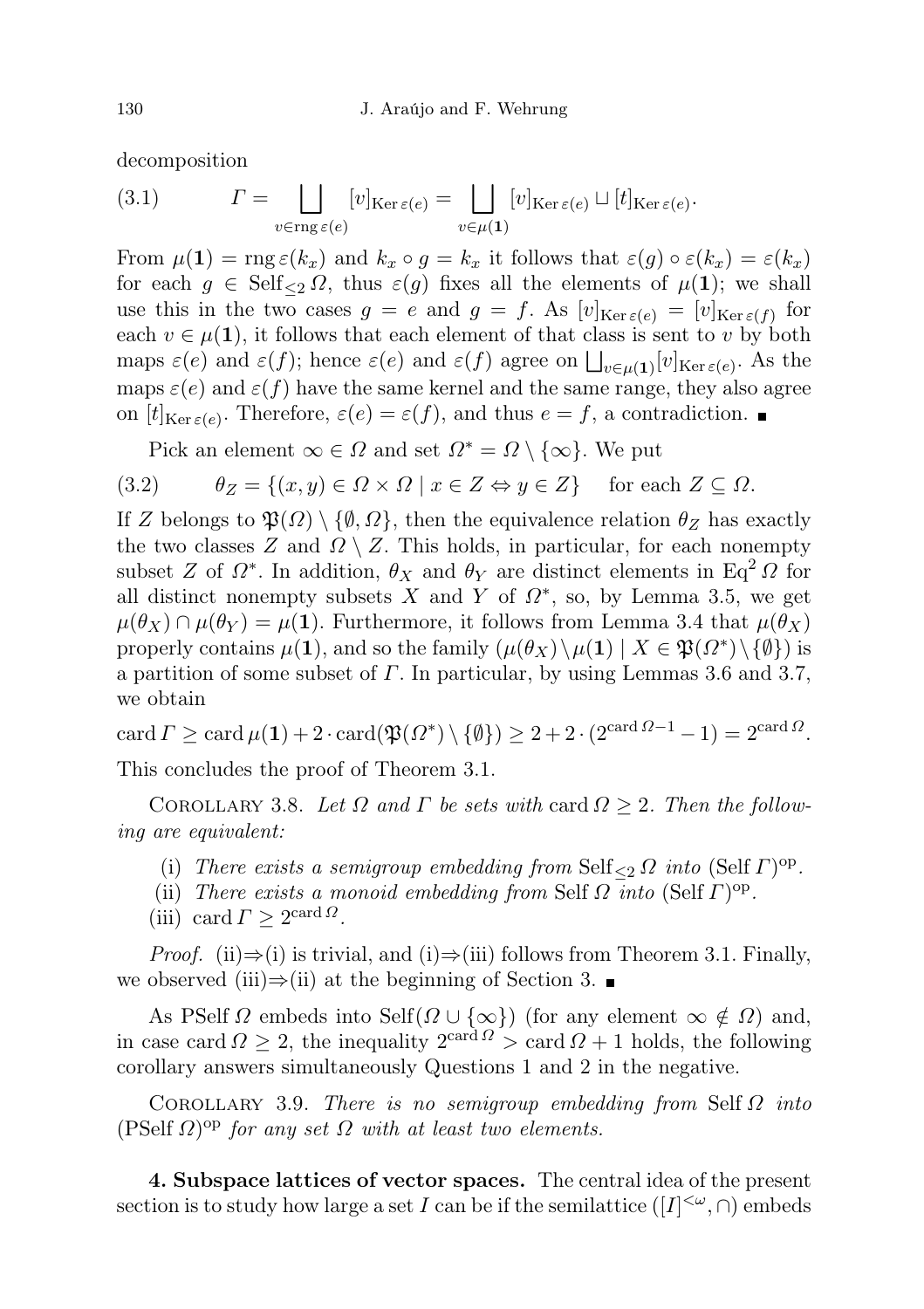into various semilattices obtained from a vector space, and then to apply this to embeddability problems of subspace posets.

We start with an easy result.

PROPOSITION 4.1. For a set I and a right vector space V over a division ring  $K$ , the following are equivalent:

- (i)  $([I]^{<\omega}, \cup, \cap, \emptyset)$  embeds into  $(\text{Sub}_{fin} V, +, \cap, \{0\})$ ;
- (ii)  $([I]^{<\omega}, \cap)$  embeds into (Sub  $V, \cap)$ ;
- (iii) card  $I \leq \dim V$ .

*Proof.* (i) $\Rightarrow$ (ii) is trivial.

Suppose that (ii) holds *via* an embedding  $\varphi: ([I]^{<\omega}, \cap) \hookrightarrow (\text{Sub } V, \cap),$ and pick  $e_i \in \varphi(\{i\}) \setminus \varphi(\emptyset)$  for any  $i \in I$ . If J is a finite subset of  $I, i \in I \setminus J$ , and  $e_i$  is a linear combination of  $\{e_j \mid j \in J\}$ , then  $e_i$  belongs to  $\varphi(\{i\}) \cap$  $\varphi(J) = \varphi(\emptyset)$ , a contradiction; hence  $(e_i \mid i \in I)$  is linearly independent, and so card  $I \leq \dim V$ .

Finally, suppose that (iii) holds. There exists a linearly independent family  $(e_i \mid i \in I)$  of elements in V. Define  $\varphi(X)$  as the span of  $\{e_i \mid i \in X\}$ , for every  $X \in [I]^{<\omega}$ . Then  $\varphi$  is an embedding from  $([I]^{<\omega}, \cup, \cap, \emptyset)$  into  $(\text{Sub}_{\text{fin}} V, +, \cap, \{0\})$ .

For embeddability of  $[I]^{<\omega}$  into  $(\text{Sub } V, +)$ , we will need further results about the dimension of dual spaces. It is an old but nontrivial result that the dual  $V^*$  (i.e., the space of all linear functionals) of an infinite-dimensional vector space  $V$  is never isomorphic to  $V$ . This follows immediately from the following sharp estimate of the dimension of the dual space (which is a left vector space) given in the Proposition on page 19 in [2, Section II.2].

THEOREM 4.2 (R. Baer, 1952). Let V be a right vector space over a division ring K.

- (i) If V is finite-dimensional, then dim  $V^* = \dim V$ .
- (ii) If V is infinite-dimensional, then dim  $V^* = (\text{card } K)^{\dim V}$ .

Strictly speaking, the result above is stated in [2] for a vector space over a field, but the proof presented there does not make any use of the commutativity of  $K$  so we state the result for division rings. Also, we emphasize that this proof is nonconstructive, in particular it uses Zorn's lemma. Of course, replacing "right" by "left" in the statement of Theorem 4.2 gives an equivalent result.

By using Baer's theorem together with some elementary linear algebra, we obtain the following result.

PROPOSITION 4.3. For a set I and an infinite-dimensional right vector space V over a division ring  $K$ , the following are equivalent:

(i)  $([I]^{<\omega}, \cup, \cap, \emptyset)$  embeds into  $(\text{Sub}^{\text{fin}} V, \cap, +, V);$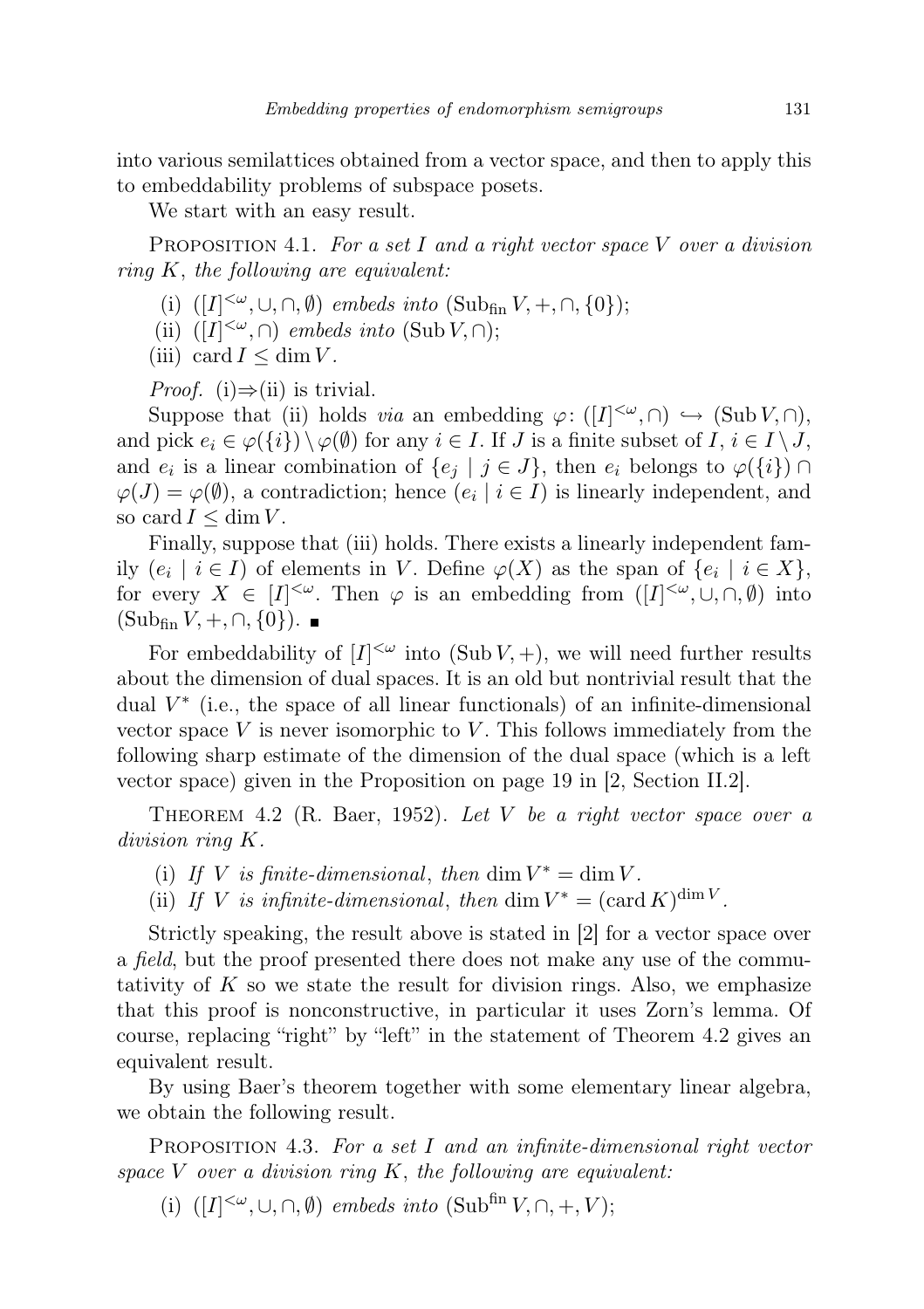(ii)  $([I]^{<\omega}, \cap)$  embeds into (Sub V, +);

(iii) card  $I \leq (\text{card } K)^{\dim V}$ .

*Proof.* (i) $\Rightarrow$ (ii) is trivial.

Suppose that (ii) holds. To every subspace  $X$  of  $V$  we can associate its orthogonal  $X^{\perp} = \{f \in V^* \mid (\forall x \in X)(f(x) = 0)\}\$ , and the assignment  $X \mapsto$  $X^{\perp}$  defines an embedding from (Sub V, +) into (Sub V<sup>\*</sup>,∩). It follows that  $([I]^{<\omega}, \cap)$  embeds into (Sub  $V^*, \cap$ ). Therefore, by applying Proposition 4.1 to the *left* K-vector space  $V^*$ , we conclude, using Theorem 4.2, that card  $I \leq$  $\dim V^* = (\text{card } K)^{\dim V}.$ 

Finally, suppose that (iii) holds. By Theorem 4.2, there exists a linearly independent family  $(\ell_i \mid i \in I)$  in  $V^*$  (indexed by I). We put  $\varphi(X) =$  $\bigcap_{i\in X} \ker \ell_i$  for every  $X \in [I]^{<\omega}$  (with the convention that  $\varphi(\emptyset) = V$ ). It is obvious that  $\varphi$  is a homomorphism from  $([I]^{<\omega}, \cup, \emptyset)$  to  $(\text{Sub}^{\text{fin}} V, \cap, V)$ .

For every finite subset X of I, if the linear map  $\ell_X : V \to K^X, v \mapsto$  $(\ell_i(v) | i \in X)$ , were not surjective, then its image would be contained in the kernel of a nonzero linear functional on  $K^X$ , which would contradict the linear independence of the  $\ell_i$ s; hence  $\ell_X$  is surjective. As ker  $\ell_X = \varphi(X)$ , it follows that

(4.1) 
$$
\operatorname{codim} \varphi(X) = \dim K^X = \operatorname{card} X.
$$

Therefore,  $\varphi$  embeds  $([I]^{<\omega}, \subseteq)$  into  $(\text{Sub}^{\text{fin}} V, \supseteq)$ .

Finally, let  $X$  and  $Y$  be finite subsets of  $I$ . We apply the codimension formula to the subspaces  $\varphi(X)$  and  $\varphi(Y)$ , so

 $\operatorname{codim}(\varphi(X) + \varphi(Y)) + \operatorname{codim}(\varphi(X) \cap \varphi(Y)) = \operatorname{codim} \varphi(X) + \operatorname{codim} \varphi(Y).$ As  $\varphi(X) \cap \varphi(Y) = \varphi(X \cup Y)$ , an application of (4.1) yields

$$
codim(\varphi(X) + \varphi(Y)) = card X + card Y - card(X \cup Y)
$$
  
= card(X \cap Y) = codim \varphi(X \cap Y).

As  $\varphi(X \cap Y)$  is finite-codimensional and contains  $\varphi(X) + \varphi(Y)$ , it follows that  $\varphi(X) + \varphi(Y) = \varphi(X \cap Y)$ . Therefore,  $\varphi$  is as desired.

We obtain the following theorem.

THEOREM 4.4. Let V and W be right vector spaces over division rings  $K$ and  $F$  respectively, with  $V$  infinite-dimensional. If there exists an embedding from  $(\text{Sub}^{\text{fin}} V, +)$  into  $(\text{Sub } W, \cap),$  then  $\dim W \geq (\text{card } K)^{\dim V}$ .

Taking  $W = V^*$  and sending every subspace X of V to its orthogonal  $X^{\perp}$ , we see that the bound  $(\text{card } K)^{\dim V}$  is optimal.

*Proof.* Put  $\kappa = (\text{card } K)^{\dim V}$ . It follows from Proposition 4.3 that  $(|\kappa|^{<\omega}, \cap)$  embeds into (Sub<sup>fin</sup> V, +). Hence, by assumption,  $(|\kappa|^{<\omega}, \cap)$  embeds into (Sub  $W, \cap$ ), which, by Proposition 4.1, implies that  $\kappa \leq \dim W$ .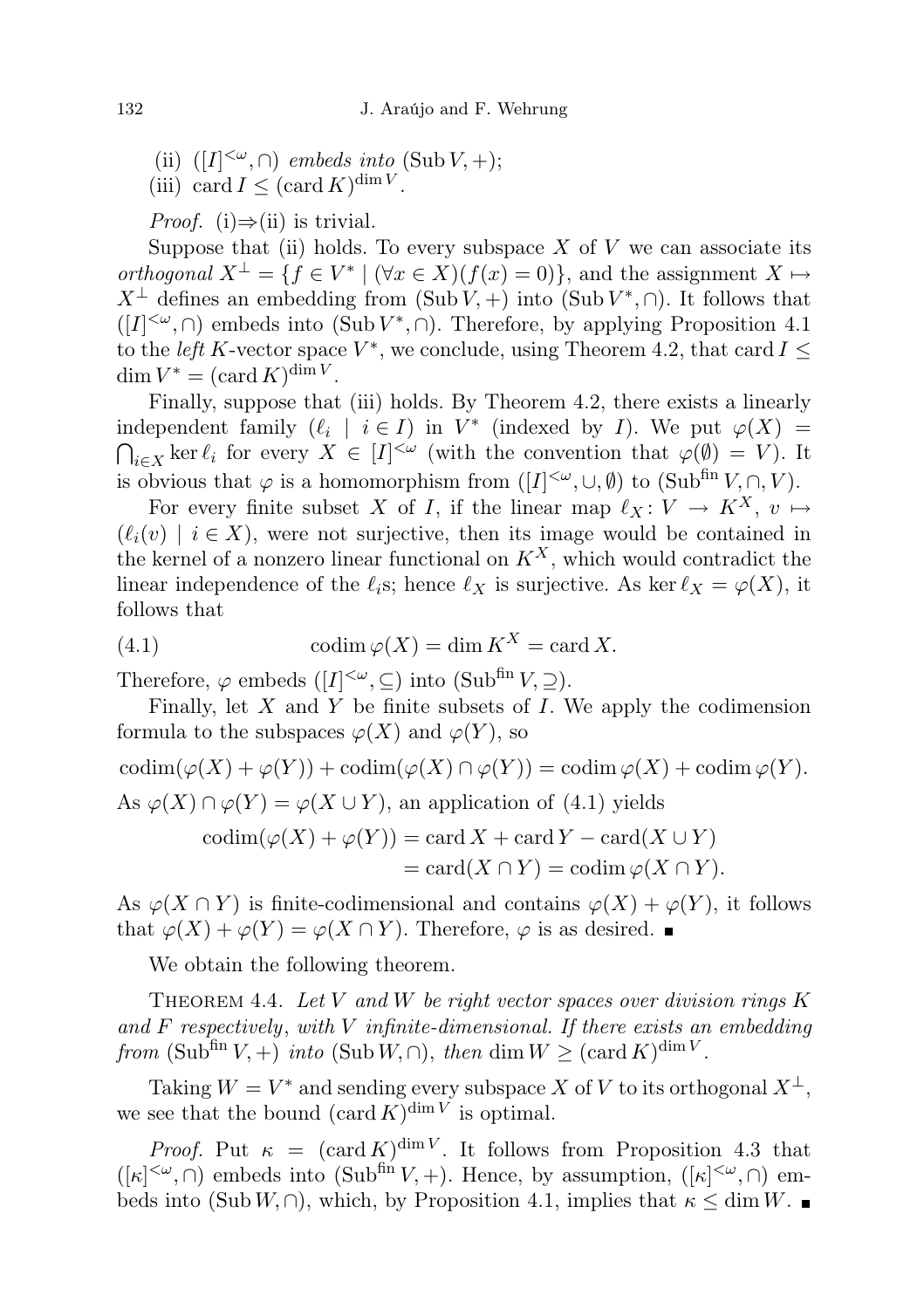COROLLARY 4.5. Let  $V$  be an infinite-dimensional vector space over any division ring. Then there is no embedding from  $(\text{Sub}^{\text{fin}} V, +)$  into  $(\text{Sub} V, \cap)$ .

REMARK 4.6. The statement obtained by exchanging  $\cap$  and  $+$  in Corollary 4.5 does not hold as a rule. Indeed, let V be an infinite-dimensional vector space, say with basis  $I$ , over a division ring  $F$ , and assume that card  $F \n\leq \text{card } I$ . Now Sub V is a meet-subsemilattice of  $(\mathfrak{P}(V), \cap)$ , which (using complementation) is isomorphic to  $(\mathfrak{P}(V), \cup)$ , which (as card V = card I) is isomorphic to  $(\mathfrak{P}(I), \cup)$ , which embeds into  $(\text{Sub } V, +)$  (to each subset of I associate its span in V); so  $(\text{Sub } V, \cap)$  embeds into  $(\text{Sub } V, +)$ .

**5. Endomorphism monoids of vector spaces.** Let  $V$  be an infinitedimensional vector space, with basis  $I$ , over a division ring  $F$ . Assume, in addition, that card  $F < 2^{\text{card } I}$ . If End V embeds into  $(\text{End } V)^{\text{op}}$ , then, as Self  $I$  embeds into  $End V$  and  $End V$  is a submonoid of Self  $V$ , it follows from Corollary 3.8 that  $2^{card I} \leq card V$ , a contradiction as  $card V = card F +$ card  $I < 2^{card I}$  (see also the proof of Theorem 6.1). In the present section we shall get rid of the cardinality assumption card  $F < 2^{card I}$ . The special algebraic properties of vector spaces used here will be further amplified from Section 7 on, giving, for instance, related results for G-sets (Corollary 9.5) and modules over noetherian rings (Corollary 10.7).

THEOREM 5.1. Let V and W be infinite-dimensional vector spaces over division rings  $K$  and  $F$ , respectively. If there exists a semigroup embedding from End<sub>fin</sub> V into (End W)<sup>op</sup>, then dim  $W \geq (\text{card } K)^{\dim V}$ .

Taking  $W = V^*$  and sending every endomorphism to its transpose, we see that the bound  $(\text{card } K)^{\dim V}$  is optimal.

Denote our semigroup embedding by  $\varepsilon$ : End<sub>fin</sub>  $V \hookrightarrow (\text{End } W)^{\text{op}}$ . We start as in the proof of Theorem 3.1.

LEMMA 5.2. ker  $f \subseteq \text{ker } q$  implies that  $\text{rng } \varepsilon(q) \subseteq \text{rng } \varepsilon(f)$ , for all  $f, g \in$  $\text{End}_{\text{fin}} V$ .

*Proof.* There exists  $h \in \text{End}_{fin} V$  such that  $g = h \circ f$ . Thus  $\varepsilon(g) =$  $\varepsilon(f) \circ \varepsilon(h)$  and the conclusion follows.  $\blacksquare$ 

Lemma 5.2 makes it possible to define a map  $\mu$ : Subfin  $V \to$  Sub W by the rule  $\mu(\ker f) = \text{rng}\,\varepsilon(f)$  for each  $f \in \text{End}_{fin} V$ .

LEMMA 5.3.  $X \subseteq Y$  iff  $\mu(Y) \subseteq \mu(X)$ , for all  $X, Y \in$  Sub<sup>fin</sup> V.

Proof. The direction from left to right follows from Lemma 5.2. Now assume that  $\mu(Y) \subseteq \mu(X)$ . There are idempotent  $f, g \in \text{End}_{fin} V$  such that  $X = \ker f$  and  $Y = \ker g$ . As  $\text{rng}\,\varepsilon(g) \subseteq \text{rng}\,\varepsilon(f)$  and  $\varepsilon(f)$  is idempotent,  $\varepsilon(f) \circ \varepsilon(g) = \varepsilon(g)$ , that is,  $\varepsilon(g \circ f) = \varepsilon(g)$ , and thus, as  $\varepsilon$  is one-to-one,  $g \circ f = g$ , which yields ker  $f \subseteq \ker g$ . ■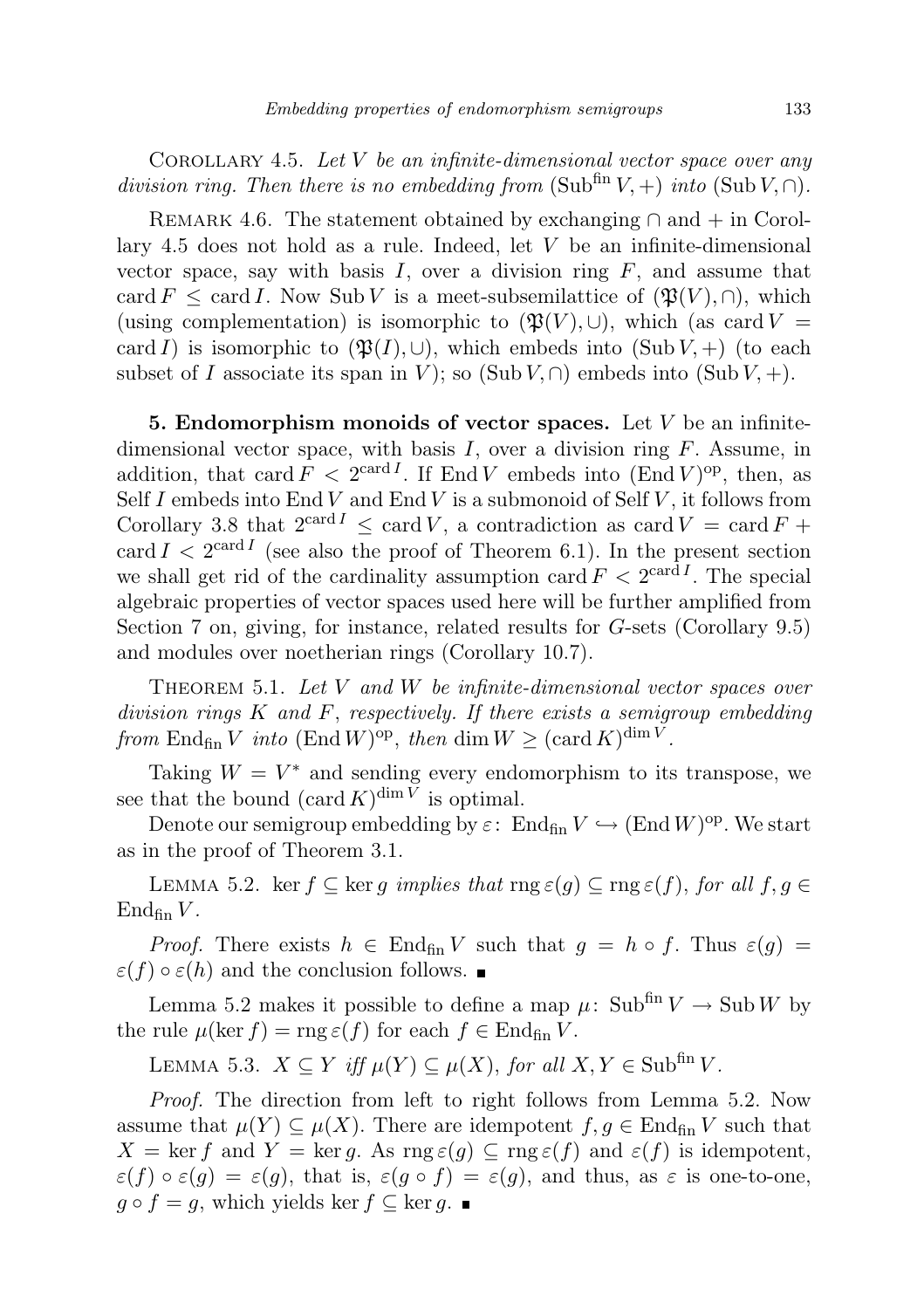LEMMA 5.4.  $\mu(X + Y) = \mu(X) \cap \mu(Y)$  for all  $X, Y \in \text{Subfin } V$ .

*Proof.* Put  $Z = X \cap Y$  and let X', Y', T be subspaces of V such that  $X = Z \oplus X'$ ,  $Y = Z \oplus Y'$ , and  $(X + Y) \oplus T = V$ . It follows that  $V =$  $Z \oplus X' \oplus Y' \oplus T$ . Let f and g denote the projections of V onto  $Y' \oplus T$  and  $X' \oplus T$  respectively, with kernels X and Y respectively. Then  $g \circ f$  is the projection of V onto T with kernel  $X + Y$ .

Let  $x \in \mu(X) \cap \mu(Y)$ . This means that x belongs to both  $\text{rng}\,\varepsilon(f)$ and rng  $\varepsilon(q)$ ; hence, as both  $\varepsilon(f)$  and  $\varepsilon(q)$  are idempotent, it is fixed by both these maps; hence it is fixed by their composite,  $\varepsilon(f) \circ \varepsilon(g) = \varepsilon(g \circ f);$ hence it lies in the range of that composite, which, as ker $(g \circ f) = X + Y$ , is  $\mu(X+Y)$ .

We have proved that  $\mu(X) \cap \mu(Y)$  is contained in  $\mu(X + Y)$ . As the converse follows from Lemma 5.2, the conclusion follows.

Now Theorem 5.1 follows immediately from Theorem 4.4.

Observe the contrast with the case where  $V$  is *finite-dimensional* and  $K$ is *commutative*: in this case,  $V$  is isomorphic to its dual vector space  $V^*$ , and transposition defines an *isomorphism* from End V onto End  $V^*$ .

COROLLARY 5.5. Let  $V$  be an infinite-dimensional vector space over any division ring. Then there is no semigroup embedding from  $\text{End}_{\text{fin}} V$  into  $(End V)$ <sup>op</sup>.

COROLLARY 5.6. Let  $\Omega$  be an infinite set and let V be a vector space over a division ring. If  $\operatorname{Self}_{fin} \Omega$  has a semigroup embedding into  $(\operatorname{End} V)^{op}$ , then dim  $V \geq 2^{\text{card } \Omega}$ .

*Proof.* Denote by  $\mathbb{F}_2$  the two-element field. Apply Theorem 5.1 for V being the  $\mathbb{F}_2$ -vector space  $(\mathbb{F}_2)^{(0)}$  with basis  $\Omega$ , and  $W = V$ . We find that if there exists a semigroup embedding from  $\text{End}_{fin}((\mathbb{F}_2)^{(0)})$  into  $(\text{End }V)^{op}$ , then dim  $V \geq 2^{\text{card } \Omega}$ . Now observe that as  $\mathbb{F}_2$  is finite,  $\text{End}_{\text{fin}}((\mathbb{F}_2)^{(\Omega)})$  is a subsemigroup of  $\text{Self}_{fin}(\mathbb{F}_2)^{(\Omega)}$ . As  $\Omega$  and  $(\mathbb{F}_2)^{(\Omega)}$  have the same cardinality, our result follows.

6. Endomorphism monoids of free algebras. Most popular varieties of algebras have a finite similarity type (i.e., set of fundamental operations). Our next result deals with the embeddability problem for such varieties (and some more). For a variety V of algebras, we shall denote by  $F_{\mathcal{V}}(X)$  the free algebra on X in V. We say that V is *trivial* if the universe of any member of  $V$  is a singleton.

THEOREM 6.1. Let  $V$  be a nontrivial variety of algebras with similarity type  $\Sigma$ . Then for every infinite set  $\Omega$  such that card  $\Sigma < 2^{\text{card } \Omega}$  there is no semigroup embedding from End  $F_V(\Omega)$  into  $(\text{End }F_V(\Omega))^\text{op}$ .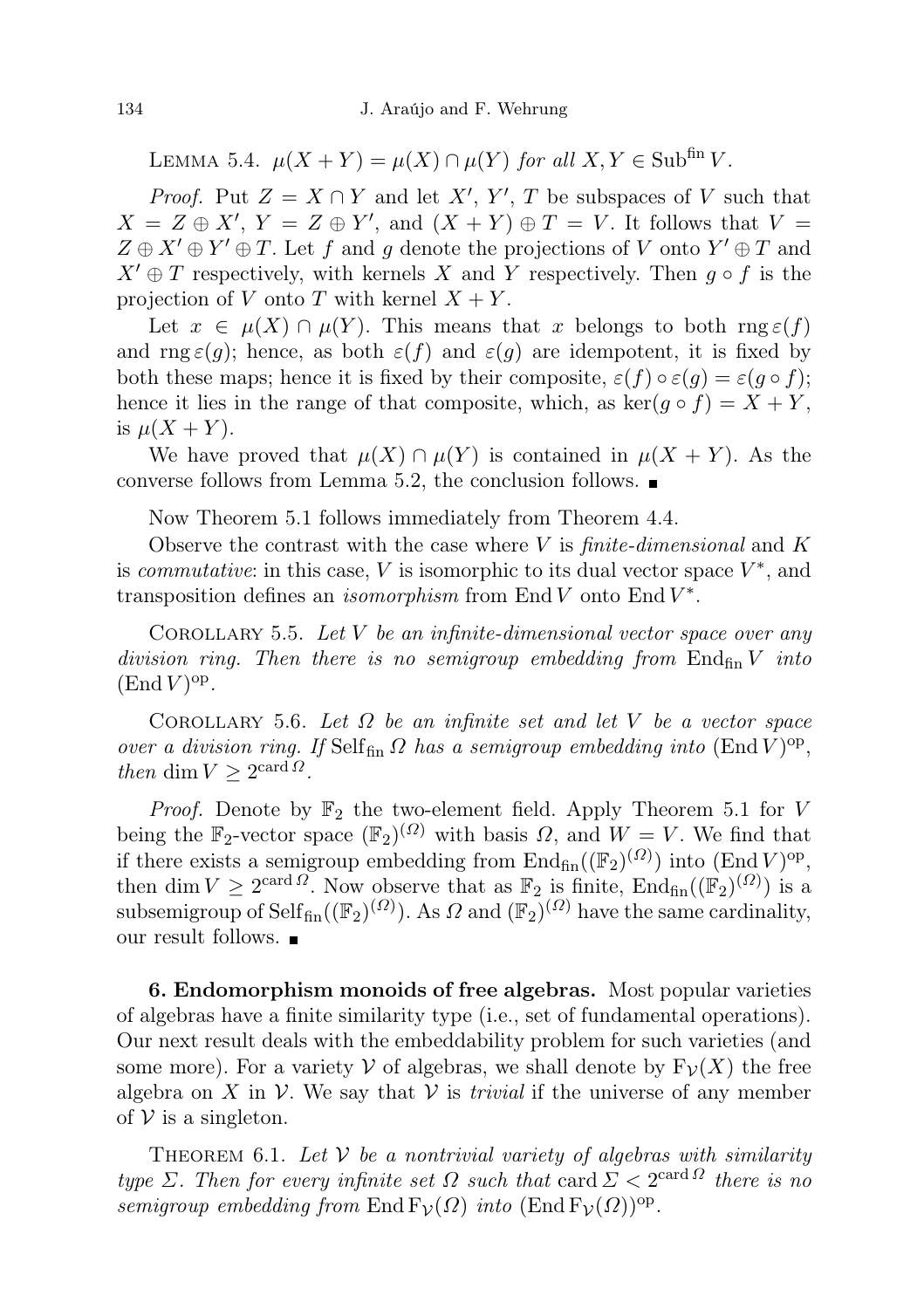*Proof.* Suppose that there is such an embedding. As  $V$  is nontrivial and every endomap of  $\Omega$  extends to a unique endomorphism of  $F_{\mathcal{V}}(\Omega)$ , Self  $\Omega$ embeds into End  $F_{\mathcal{V}}(\Omega)$ . As the latter is a submonoid of Self  $F_{\mathcal{V}}(\Omega)$ , we see that Self  $\Omega$  embeds into  $(\text{Self F$\mathcal{V}$}(Q))^{\text{op}}$ , so that card  $F_{\mathcal{V}}(Q) \geq 2^{\text{card } \Omega}$  by Theorem 3.1. However, card  $F_v(\Omega) \leq$  card  $\Omega$  + card  $\Sigma$  +  $\aleph_0$  < 2<sup>card  $\Omega$ </sup>, a contradiction.

Observe that Theorem 6.1 covers most examples of algebras provided in [4, Section 2.1].

Our next result will show that the bound card  $\Sigma < 2^{\text{card } \Omega}$  in Theorem 6.1 is optimal. For a monoid  $M$ , an  $M$ -act is a nonempty set  $X$  endowed with a map  $M \times X \to X$ ,  $(\alpha, x) \mapsto \alpha \cdot x$ , such that  $1 \cdot x = x$  and  $\alpha \cdot (\beta \cdot x) = (\alpha \beta) \cdot x$  for all  $\alpha, \beta \in M$  and all  $x \in X$ . Hence the similarity type of M-acts consists of a collection, indexed by  $M$ , of unary operation symbols. Furthermore, the free M-act on a set  $\Omega$ , denoted by  $F_M(\Omega)$ , can be identified with  $M \times \Omega$ , endowed with the "inclusion" map  $\Omega \hookrightarrow M \times \Omega$ ,  $p \mapsto (1, p)$ , and the multiplication defined by  $\alpha \cdot (\beta, p) = (\alpha \beta, p)$ .

For any set  $\Omega$ , we shall consider the monoid Rel  $\Omega$  of all binary relations on  $\Omega$ , endowed with the composition operation defined by

(6.1) 
$$
\alpha \circ \beta = \{(x, y) \in \Omega \times \Omega \mid (\exists z \in \Omega)((x, z) \in \beta \text{ and } (z, y) \in \alpha)\}\
$$

for all  $\alpha, \beta \in \text{Rel } \Omega$ . The right hand side of (6.1) is often denoted by  $\beta \circ \alpha$ , but this conflicts with the notation  $q \circ f$  for composition of functions, where every function is identified with its graph; as both composition operations will be needed in the proof, we choose to identify them. This should not cause much confusion as the monoid Rel  $\Omega$  is self-dual, that is, it has a dual automorphism. The latter is the *transposition map*  $\alpha \mapsto \alpha^{-1}$ , where

$$
\alpha^{-1} = \{(x, y) \in \Omega \times \Omega \mid (y, x) \in \alpha\} \quad \text{for any } \alpha \in \text{Rel } \Omega.
$$

THEOREM 6.2. Let  $\Omega$  be an infinite set and put  $M = \text{Rel} \Omega$ . Then the monoid  $\text{End}\, \mathbb{F}_M(\Omega)$  has a dual embedding.

Proof. The strategy of the proof will be the following:

- (i) we prove that for every monoid M and every infinite set  $\Omega$ , the monoid  $M^{\text{op}}$  embeds in End  $F_M(\Omega)$ ; therefore  $M \hookrightarrow (\text{End } F_M(\Omega))^{\text{op}}$ ;
- (ii) in case  $M = \text{Rel } \Omega$ , we prove that  $\text{End } \mathcal{F}_M(\Omega) \hookrightarrow M$ ;
- (iii) items (i) and (ii) imply that  $\text{End } \mathcal{F}_M(\Omega) \hookrightarrow (\text{End } \mathcal{F}_M(\Omega))^{op}.$

We start with any monoid M. We put  $x \cdot y = (x(p) \cdot y(p) \mid p \in \Omega)$  for any  $x, y \in M^{\Omega}$ , and we endow  $E(M) = (Self \Omega) \times M^{\Omega}$  with the multiplication given by

$$
(\alpha, x) \cdot (\beta, y) = (\alpha\beta, y \cdot (x \circ \beta))
$$
 for all  $(\alpha, x), (\beta, y) \in E(M)$ .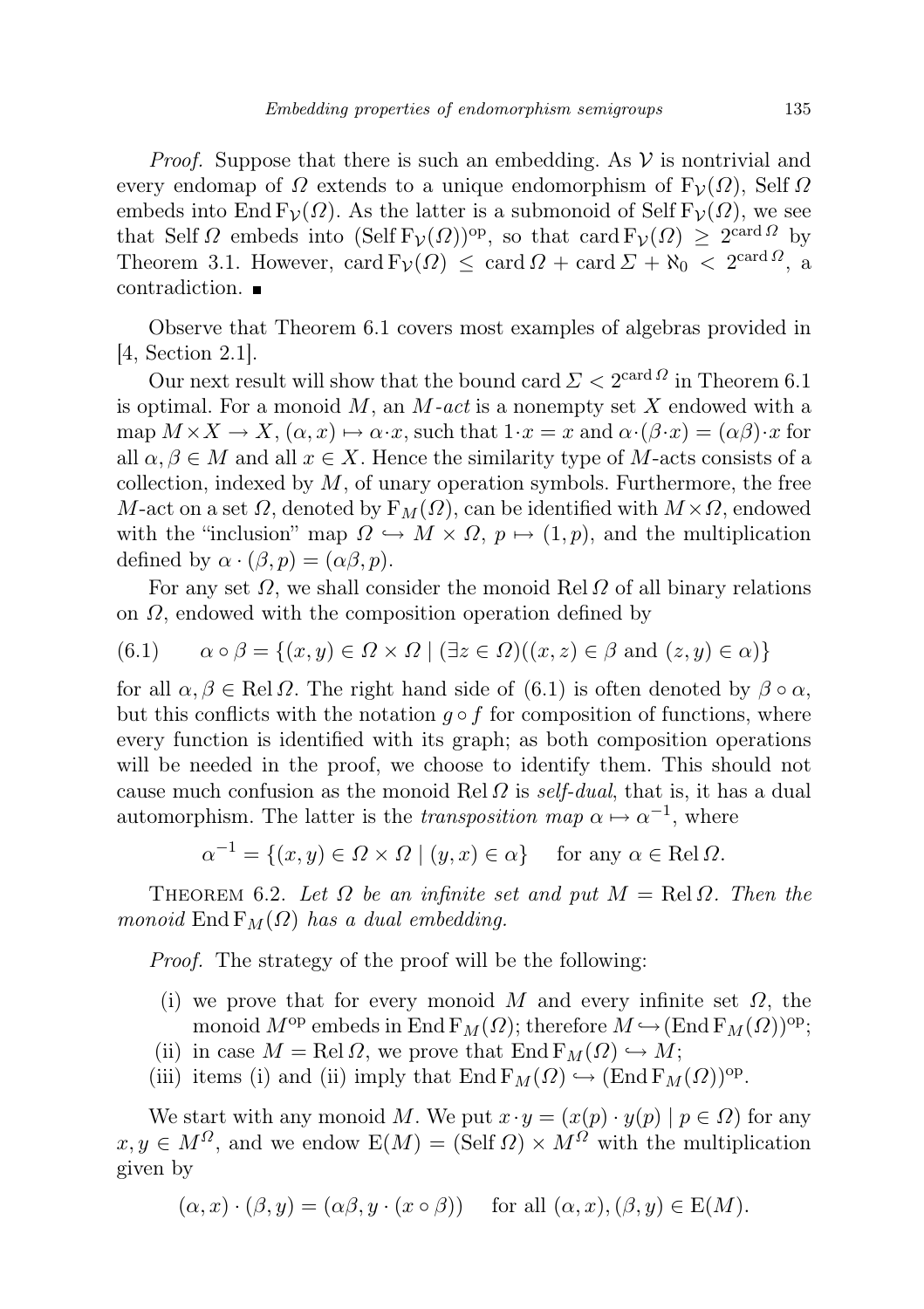Each  $(\alpha, x) \in E(M)$  defines an endomorphism  $f_{(\alpha, x)}$  of  $F_M(\Omega) = M \times \Omega$  by the rule

$$
f_{(\alpha,x)}(t,p) = (t \cdot x(p), \alpha(p)) \quad \text{ for each } (t,p) \in M \times \Omega.
$$

It is straightforward to verify that the assignment  $(\alpha, x) \mapsto f_{(\alpha, x)}$  defines an isomorphism from  $(E(M), \cdot)$  onto  $(End F_M(\Omega), \circ)$ . Furthermore,

(6.2)  $M^{op}$  has a monoid embedding into End  $F_M(\Omega)$ ,

namely the assignment  $x \mapsto (id_{\Omega}, k_x)$ , where  $k_x$  denotes the constant function on  $\Omega$  with value  $x$  (as in Section 3).

Now we specialize to  $M = \text{Rel } \Omega$ . Let  $\infty$  be an object outside  $\Omega$  and put  $\Omega = \Omega \cup \{\infty\}.$  With every  $\alpha \in \text{Rel } \Omega$  we associate the binary relation  $\overline{\alpha} =$  $\alpha \cup \{(\infty,\infty)\}\.$  It is obvious that the assignment  $\alpha \mapsto \overline{\alpha}$  defines a monoid embedding from Rel  $\Omega$  into Rel  $\Omega$ .

For each  $(\alpha, x) \in E(M)$ , we define the binary relation  $\eta(\alpha, x)$  on  $\Omega \times \Omega$ by

$$
\eta(\alpha, x) = \{((p_0, q_0), (p_1, q_1)) \in (\Omega \times \overline{\Omega})^2 \mid p_1 = \alpha(p_0) \text{ and } (q_1, q_0) \in \overline{x(p_0)}\}.
$$

It is straightforward to verify that  $\eta$  defines a monoid embedding from  $E(M)$ into Rel( $\Omega \times \Omega$ ). (That  $\eta$  is one-to-one follows from our precaution of having replaced  $\Omega$  by  $\overline{\Omega}$  in the definition of  $\eta$ ; indeed, as the binary relation  $x(p_0)$  always contains the pair  $(\infty, \infty)$ ,  $\eta(\alpha, x)$  determines the pair  $(\alpha, x)$ . As Rel $(\Omega \times \Omega)$  is isomorphic to Rel  $\Omega$  (use any bijection from  $\Omega \times \Omega$  onto  $\Omega$ ) and by (6.2), it follows from the self-duality of Rel  $\Omega$  that the monoids Rel  $\Omega$ and  $\text{End } \mathcal{F}_M(\Omega)$  embed into each other. As  $M = \text{Rel }\Omega$  is self-dual, the conclusion follows.

As shown by Corollary 9.5 below, Theorem 6.2 cannot be extended to G-sets (i.e., G-acts) for groups G. See also Problem 3.

7. C-, S-, and M-independent subsets in algebras. We first recall some general notation and terminology. For an algebra A (that is, a nonempty set endowed with a collection of finitary operations), we denote by  $\text{Sub } A$  (resp.,  $\text{End } A$ ) the collection of all subuniverses (resp., endomorphisms) of A. We also denote by  $\langle X \rangle$  the subuniverse of A generated by a subset X of A; in case  $X = \{x_1, \ldots, x_n\}$ , we shall write  $\langle x_1, \ldots, x_n \rangle$  instead of  $\langle \{x_1, \ldots, x_n\}\rangle$ . We shall also put  $X \vee Y = \langle X \cup Y \rangle$  for all  $X, Y \in \text{Sub } A$ . A subset I of A is said to be

- *C-independent* if  $x \notin \langle I \setminus \{x\} \rangle$  for all  $x \in I$ ;
- *M-independent* if every map from *I* to *A* can be extended to some homomorphism from  $\langle I \rangle$  to A.
- *S-independent* if every map from  $I$  to  $I$  can be extended to some homomorphism from  $\langle I \rangle$  to A.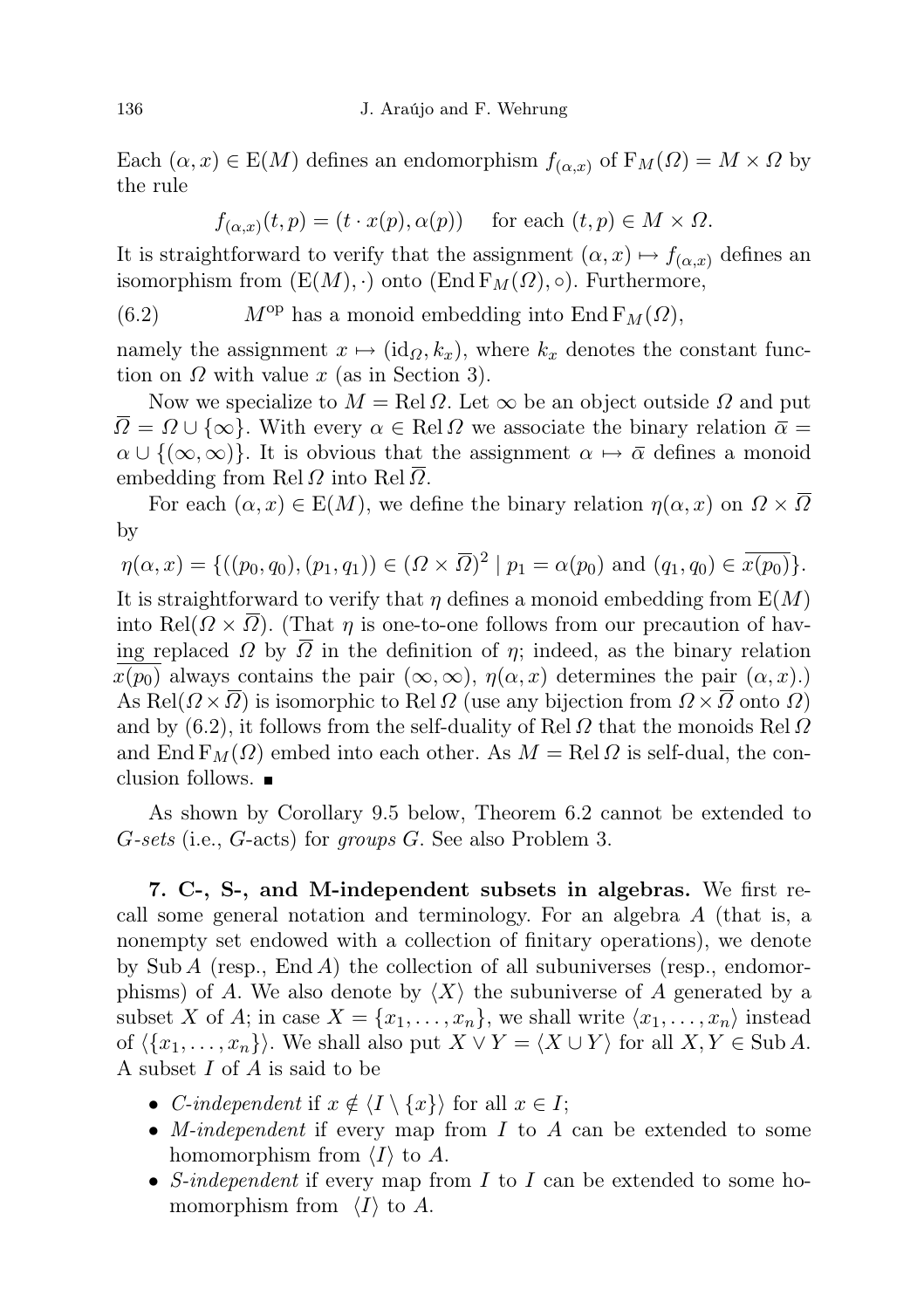In these definitions, C stands for *closure*, as the definition of C-independence relies upon a closure operator; M stands for Marczewski who introduced Mindependence in [14]; S stands for Świerczkowski who introduced this notion in [22].

Say that a subset I of A is nondegenerate if  $I \cap \langle \emptyset \rangle = \emptyset$ . The following result, with straightforward proof, shows that aside from degenerate cases, M-independence implies S-independence implies C-independence. (None of the converses holds as a rule [10].)

PROPOSITION 7.1. Let I be a subset in an algebra A. The following assertions hold:

- (i) I is S-independent degenerate iff I is a singleton contained in  $\langle \emptyset \rangle$ .
- (ii) I is M-independent degenerate if  $I = A = \langle \emptyset \rangle$  is a singleton.
- (iii) If  $I$  is M-independent, then  $I$  is S-independent.
- (iv) If I is S-independent nondegenerate, then I is C-independent.

The following result generalizes the main part of Proposition 4.1. It relates the existence of large either S-independent or C-independent subsets of an algebra A and the existence of meet-embeddings of large  $[I]^{<\omega}$  into the subuniverse lattice of A.

PROPOSITION 7.2. The following statements hold for every algebra A and every set I:

- (i) If I is a nondegenerate S-independent subset of A, then  $([I]^{<\omega}, \cup, \cap)$ embeds into  $(\text{Sub } A, \vee, \cap)$ .
- (ii) If  $([I]^{<\omega}, \cap)$  embeds into (Sub A,  $\cap$ ), then A has a C-independent subset X such that card  $I \leq \text{card } X$ .

*Proof.* (i) Let I be a nondegenerate S-independent subset of A. We shall prove that  $([I]^{<\omega}, \cup, \cap)$  embeds into  $(\text{Sub } A, \vee, \cap)$ . If  $I = \emptyset$  then the result is trivial. Suppose that  $I = \{p\}$ . As I is nondegenerate,  $p \notin \langle \emptyset \rangle$ , thus  $\langle \emptyset \rangle$  is strictly contained in  $\langle p \rangle$ , and the result follows.

Suppose from now on that  $I$  has at least two elements. We define a map  $\varphi: [I]^{<\omega} \to \text{Sub } A$  by setting

(7.1) 
$$
\varphi(\emptyset) = \bigcap (\langle p \rangle \mid p \in I),
$$

while  $\varphi(X) = \langle X \rangle$  for any nonempty  $X \in [I]^{<\omega}$ . It is obvious that  $\varphi$  is a join-homomorphism from  $[I]^{<\omega}$  to Sub A. Suppose that  $\varphi(X) \subseteq \varphi(Y)$ for some  $X, Y \in [I]^{<\omega}$ , and let  $p \in X \setminus Y$ . Suppose first that  $Y = \emptyset$ . As  $X \subseteq \varphi(X) \subseteq \varphi(Y) = \varphi(\emptyset)$  and by (7.1), we deduce that  $p \in \langle q \rangle$  for each  $q \in I$ , thus, as I is C-independent (cf. Proposition 7.1),  $I = \{p\}$ , a contradiction. Suppose now that Y is nonempty. Let  $q \in I$ . As I is Sindependent, there exists an endomorphism f of  $\langle I \rangle$  such that  $f(p) = q$  and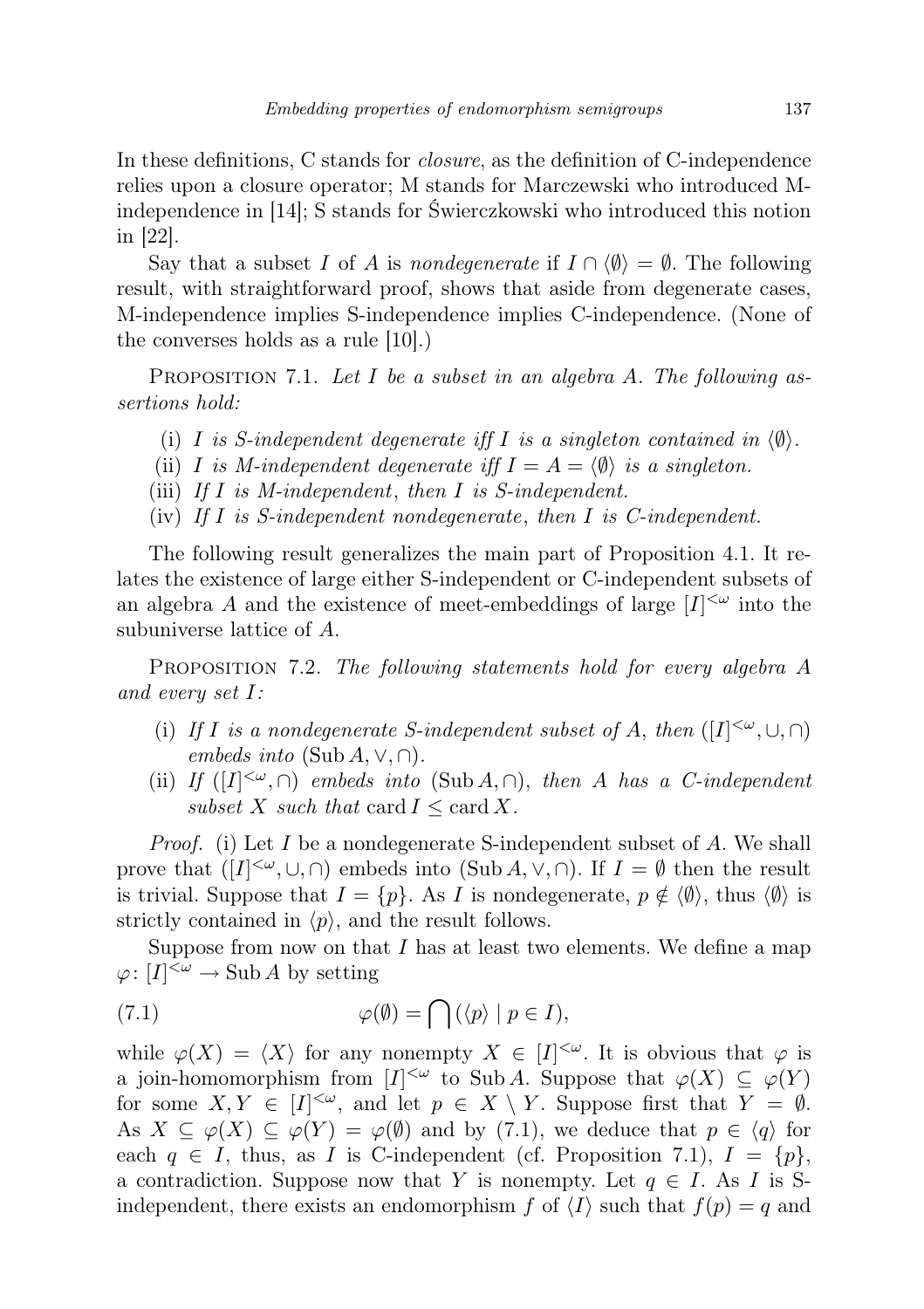$f|_Y = id_Y$ . From  $X \subseteq \varphi(X) \subseteq \varphi(Y) = \langle Y \rangle$  it follows that  $p \in \langle Y \rangle$ , hence  $q = f(p) = p$ , so  $I = \{p\}$ , a contradiction.

Therefore,  $\varphi$  is a join-embedding.

Now let  $X, Y \in [I]^{<\omega}$ . We shall prove that  $\varphi(X) \cap \varphi(Y) \subseteq \varphi(X \cap Y)$ . Let  $a \in \varphi(X) \cap \varphi(Y)$ . Fix one-to-one enumerations

$$
X \setminus Y = \{x_0, \dots, x_{k-1}\},
$$
  
\n
$$
Y \setminus X = \{y_0, \dots, y_{l-1}\},
$$
  
\n
$$
X \cap Y = \{z_0, \dots, z_{n-1}\}.
$$

There are terms  $s$  and  $t$  such that

$$
(7.2) \qquad a = s(x_0, \ldots, x_{k-1}, z_0, \ldots, z_{n-1}) = t(y_0, \ldots, y_{l-1}, z_0, \ldots, z_{n-1}).
$$

Suppose first that  $X \cap Y \neq \emptyset$ , so  $n > 0$ . As I is S-independent, there exists an endomorphism f of  $\langle I \rangle$  that fixes all  $y_i$ s and all  $z_i$ s such that  $f(x_i) = z_0$ for each  $i < k$ . From the second equality in (7.2) it follows that  $f(a) = a$ , hence, by the first equality in (7.2),

$$
a = f(a) = s(\underbrace{z_0, \dots, z_0}_{k \text{ times}}, z_0, \dots, z_{n-1}) \in \varphi(X \cap Y).
$$

Now assume that  $X \cap Y = \emptyset$ . By applying the case above to  $X \cup \{p\}$  and  $Y \cup \{p\}$ , we find that  $a \in \varphi(\{p\}) = \langle p \rangle$  for each  $p \in I$ . Hence, by (7.1), a belongs to  $\varphi(\emptyset)$ .

In any case,  $a \in \varphi(X \cap Y)$ , and so  $\varphi$  is a meet-homomorphism.

(ii) Let  $\varphi: ([I]^{<\omega}, \cap) \hookrightarrow (\text{Sub } A, \cap)$  be an embedding, and pick  $e_i \in$  $\varphi(\{i\}) \setminus \varphi(\emptyset)$  for any  $i \in I$ . If  $i, i_0, \ldots, i_{n-1}$  are distinct indices in I and  $e_i$  belongs to  $\langle e_{i_0}, \ldots, e_{i_{n-1}} \rangle$ , then it belongs to  $\varphi(\{i\}) \cap \varphi(\{i_0, \ldots, i_{n-1}\}) =$  $\varphi(\emptyset)$ , a contradiction. Therefore, the family  $(e_i \mid i \in I)$  is C-independent.

On the other hand, by mimicking the arguments used in the proofs of earlier results, we obtain the following set of results.

PROPOSITION 7.3. Let A be an algebra, let  $\Omega$  be an infinite set, and let V be an infinite-dimensional right vector space over a division ring  $K$ . Put  $\kappa = (\text{card } K)^{\dim V}$  and  $\lambda = 2^{\text{card }\Omega}$ . Then the following statements hold:

- (i) If  $\text{End}_{\text{fin}} V$  has a semigroup embedding into  $(\text{End }A)^{\text{op}}$ , then  $(\text{Sub}^{\text{fin}} V, +)$  embeds into  $(\text{Sub } A, \cap)$ .
- (ii) If  $(\text{Sub}^{\text{fin}} V,+)$  embeds into  $(\text{Sub } A,\cap),$  then  $(|\kappa|^{<\omega},\cap)$  embeds into  $(Sub A, \cap).$
- (iii) If Self<sub>fin</sub>  $\Omega$  has a semigroup embedding into (End A)<sup>op</sup>, then  $([\lambda]^{<\omega}, \cap)$ embeds into  $(\text{Sub } A, \cap)$ .

*Proof.* (i) Let  $\varepsilon$ : End<sub>fin</sub>  $V \hookrightarrow$  (End A)<sup>op</sup> be a semigroup embedding. As in the proof of Theorem 5.1, we can construct a map  $\mu:$  Subfin  $V \to$  Sub A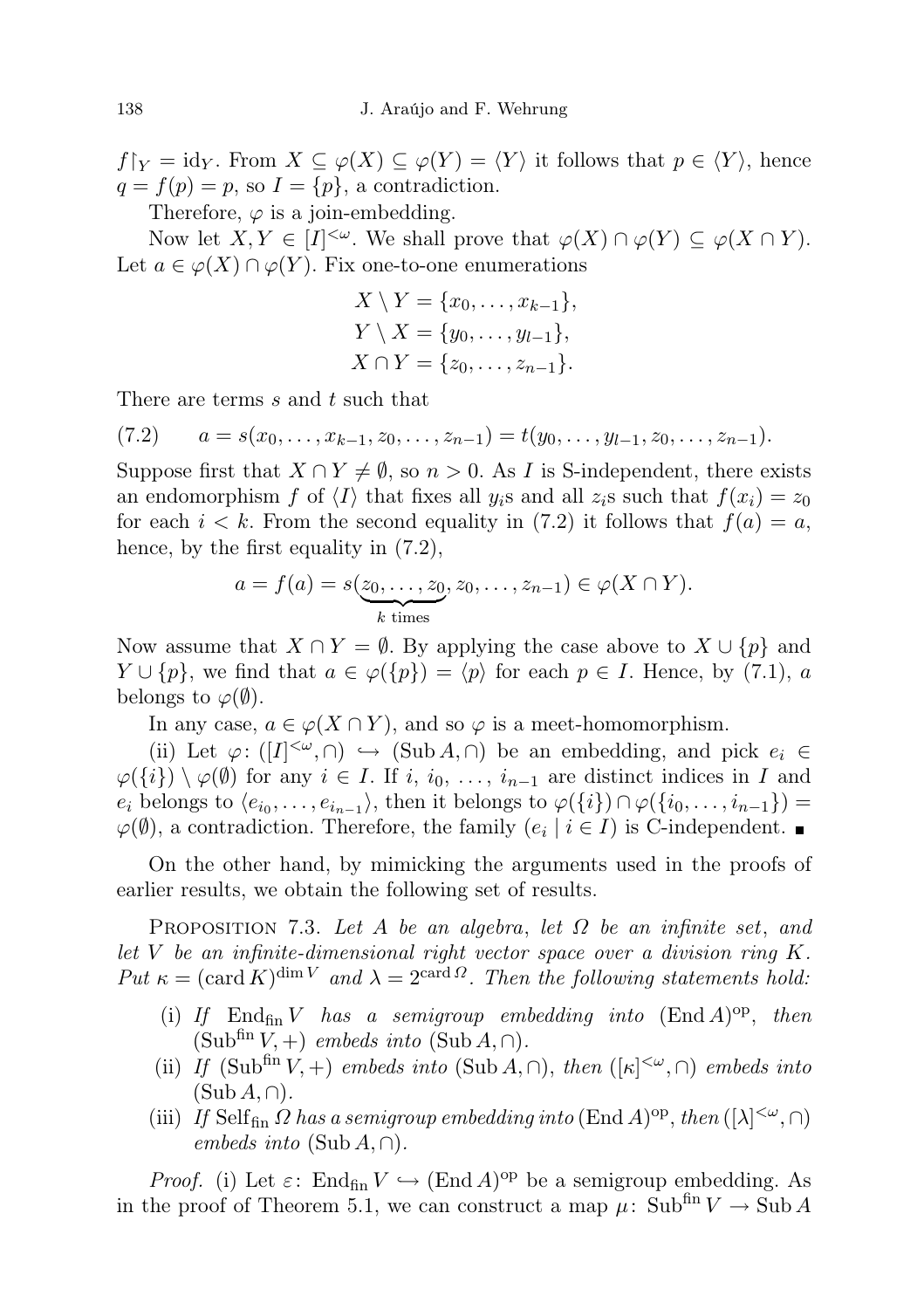by the rule  $\mu(\ker f) = \text{rng}\,\varepsilon(f)$  for each  $f \in \text{End}_{fin}V$ . As in the proof of Theorem 5.1,  $\mu$  is an embedding from (Sub<sup>fin</sup> V, +) into (Sub A, ∩).

(ii) It follows from Proposition 4.3 that  $(|\kappa|^{<\omega}, \cap)$  embeds into  $(\text{Sub}^{\text{fin}} V, +),$ thus into  $(Sub A, \cap)$ .

(iii) As in the proof of Corollary 5.6, there exists a semigroup embedding from  $\text{End}_{\text{fin}}((\mathbb{F}_2)^{(\Omega)})$  into  $\text{Self}_{\text{fin}}\Omega$ , and hence into  $(\text{End }A)^{\text{op}}$ . The conclusion then follows from (i) and (ii) above.  $\blacksquare$ 

8. Embedding endomorphism semigroups of SC-ranked algebras. In the present section we shall indicate how certain results of Sections 4 and 5 can be extended to more general objects, which we shall call SC-ranked algebras.

We start by recalling the following result.

LEMMA 8.1 ( $[18, p. 50,$  Exercise 6). For an algebra A, the following conditions are equivalent:

- (1) for every subset X of A and all elements u, v of A, if  $u \in \langle X \cup \{v\} \rangle$ and  $u \notin \langle X \rangle$ , then  $v \in \langle X \cup \{u\} \rangle$ ;
- (2) for every subset X of A and every element  $u \in A$ , if X is Cindependent and  $u \notin \langle X \rangle$ , then  $X \cup \{u\}$  is C-independent;
- (3) for every subset  $X$  of  $A$ , if  $Y$  is a maximal C-independent subset of X, then  $\langle X \rangle = \langle Y \rangle$ ;
- (4) for all subsets X, Y of A with  $Y \subseteq X$ , if Y is C-independent, then there is a C-independent set Z with  $Y \subseteq Z \subseteq X$  and  $\langle Z \rangle = \langle X \rangle$ .

An algebra A is said to be a *matroid algebra* if it satisfies one (and hence all) of the equivalent conditions of Lemma 8.1.

DEFINITION 8.2. For  $T \in \{M, S, C\}$ , a T-basis of an algebra A is a Tindependent generating subset of A. We say that A is a  $T\text{-}algebra$  if it has a T-basis.

Clearly every free algebra is an M-algebra, thus an S-algebra.

DEFINITION 8.3. For  $T, Q \in \{M, S, C\}$ , a  $TQ$ -algebra is an algebra in which the notions of T-independence and Q-independence coincide.

The MC-algebras appear in the literature as  $v^{**}$ -algebras (see [21, 27]). Every absolutely free algebra is an MC-algebra (see [27] for this and many other examples).

A matroid MC-algebra is said to be an independence algebra. These algebras attracted the attention of experts in universal algebra (they were originally called  $v^*$ -algebras; see  $[1, 14-17, 19-21, 23-25, 27]$  and  $[10]$  for hundreds of references on the topic), logic (e.g. [8, 9, 28, 29]) and semigroup theory (e.g. [6, 7, 11]). Familiar examples of independence algebras are sets,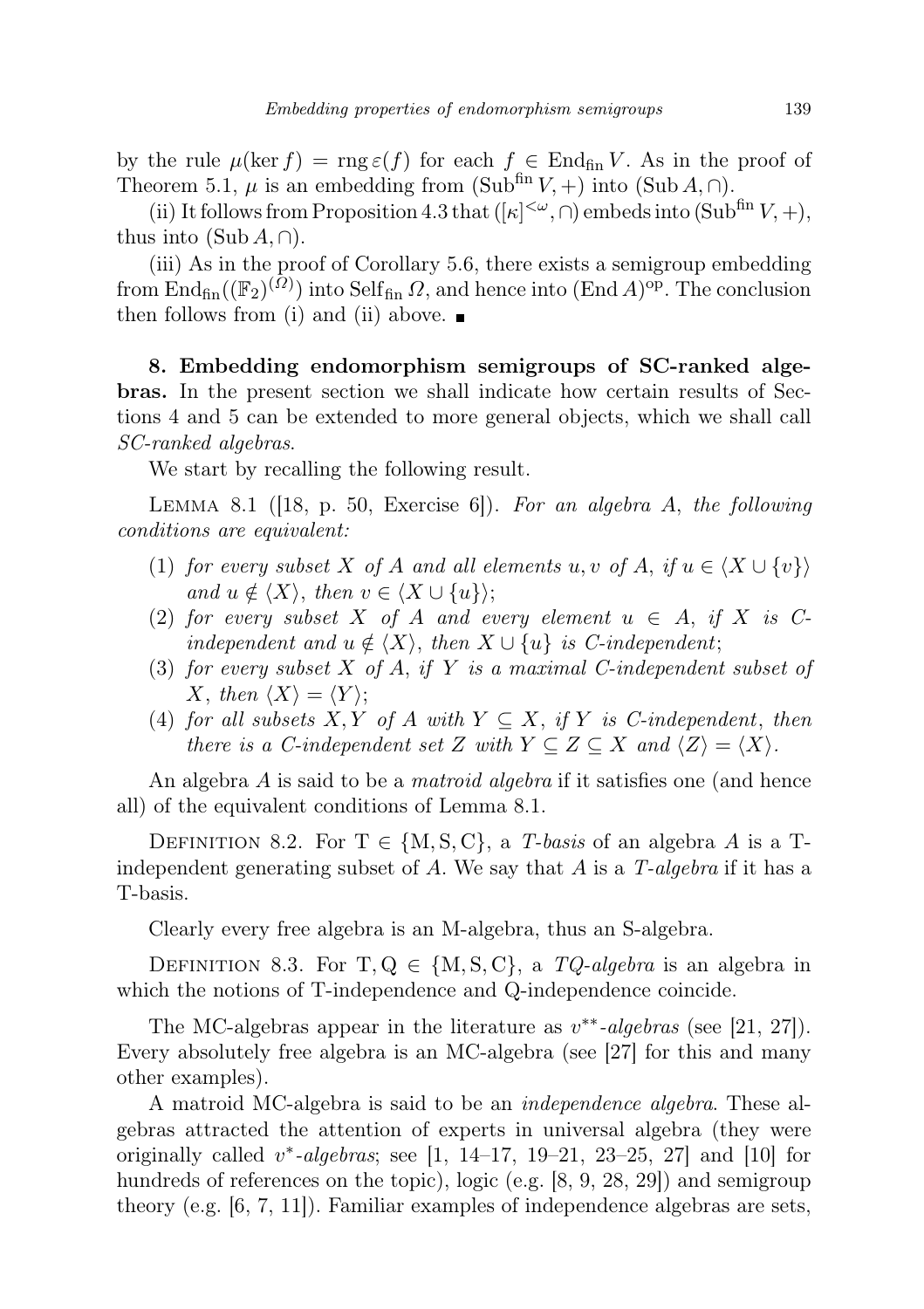free G-sets (for a group  $G$ ) and vector spaces (see [5, 27]). Observe that independence algebras are MC-algebras and the latter are SC-algebras.

DEFINITION 8.4. An algebra A is said to be *SC-ranked* if it has an Sbasis  $\Omega$  such that card  $X \leq \text{card } \Omega$  for each C-independent subset X of A. The cardinality of  $\Omega$  is said to be the *rank* of  $A$ , and denoted by Rank  $A$ .

By Lemma 8.1(4), every matroid S-algebra A is an SC-ranked algebra. Observe that Rank A is then the cardinality of any C-basis of A.

It should be observed that not every SC-algebra contains a C-independent generating set (see the example following the proof of Theorem 4 in [12, Section 32]).

THEOREM 8.5. Let A and B be SC-ranked algebras with Rank A infinite. If there exists a semigroup embedding from End A into  $(End B)^{op}$ , then Rank  $B \geq 2^{\text{Rank } A}$ .

*Proof.* Let X be an S-basis of A. Then  $\text{Self}_{fin} X$  embeds into Self X, which (as X is an S-basis) embeds into End A, which embeds into  $(\text{End }B)^\text{op}$ . Therefore, by Proposition  $7.3(iii)$  combined with Proposition  $7.2(ii)$ , there exists a C-independent set  $Y \subseteq B$  with card  $Y \geq 2^{\text{card } X}$ . As B is SC-ranked, card  $Y \leq$  Rank B and the result follows.

COROLLARY 8.6. For SC-ranked algebras A, B such that Rank  $A \geq$ Rank  $B \ge \aleph_0$ , there is no semigroup embedding from End A into  $(\text{End }B)^{\text{op}}$ . In particular, the semigroup  $\text{End } A$  has no dual embedding.

In particular, Corollary 8.6 applies to independence algebras.

The classification problem of all MC-algebras is open since the mid sixties. As Grätzer says, "There are some results on [the classification of MC-algebras, that is  $v^{**}$ -algebras; but the problem is far from settled" [12, p. 205]. Likewise, SC-ranked algebras are not classified; in fact, the requirement to be SC-ranked seems so weak that it seems unlikely that this could ever be done. For example, Theorems 9.1 and 10.6 give us, respectively, a characterization of SC-ranked free M-acts (for monoids  $M$ ) and a sufficient condition for a free module to be SC-ranked, in terms of an antichain condition of the left divisibility relation on the monoid, and a noetherianity condition on the ring, respectively. The corresponding classes of monoids, or rings, are so large that they are certainly beyond the reach of any classification.

Another point is that in order to obtain results such as Theorem 8.5, the statement, for an algebra  $A$ , to be SC-ranked, is a compromise between conciseness and generality. In particular, it can be further weakened (e.g., by using meet-embeddings of semilattices  $[I]^{<\omega}$  into subuniverse lattices), and it seems likely that more algebras satisfy the possible weakenings of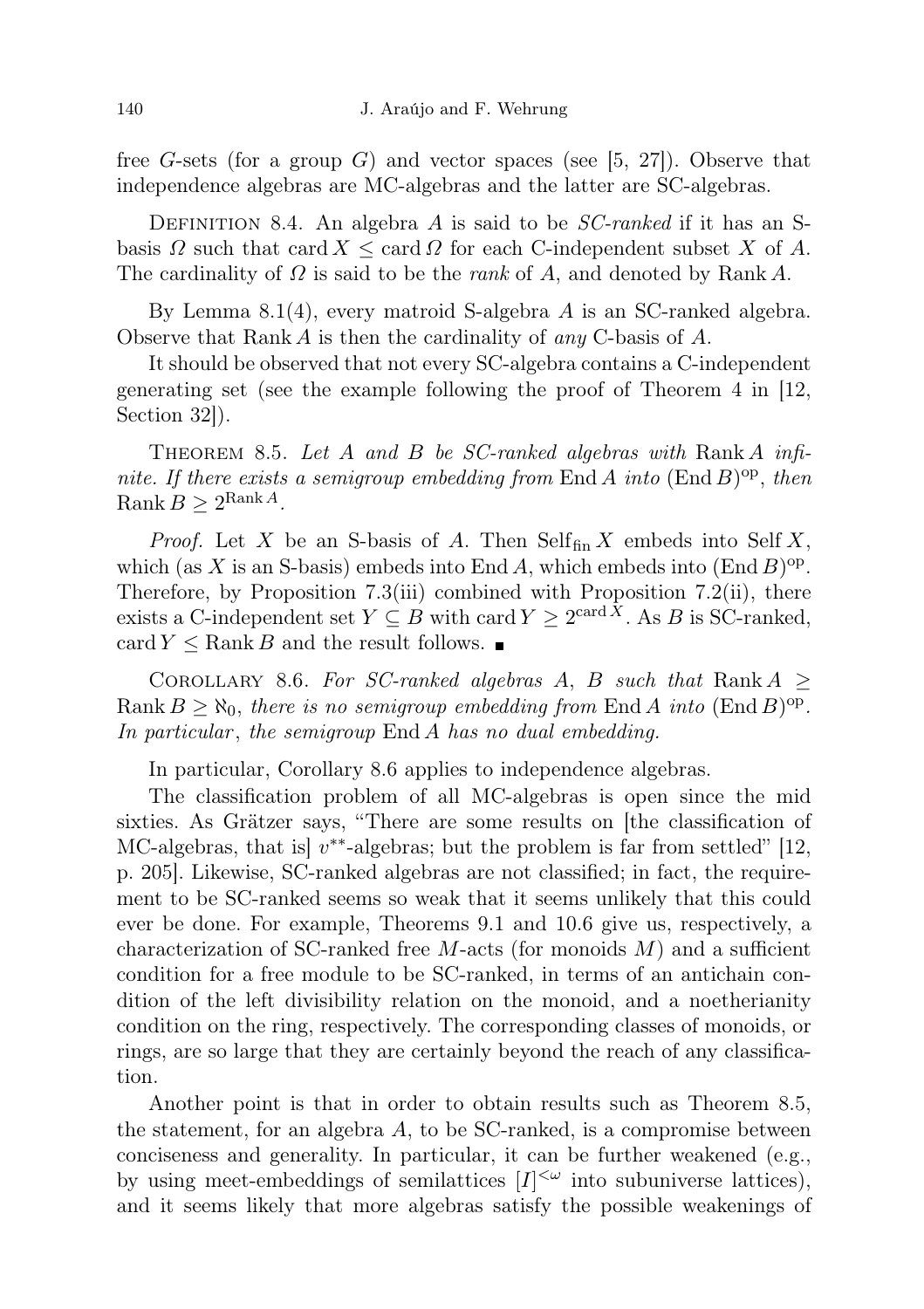SC-rankedness, although it is unclear whether there is any "natural" such example.

In Sections 9 and 10, we shall illustrate the notion of SC-rankedness on M-acts and modules.

9. SC-ranked free M-acts. In the present section, we shall characterize SC-ranked free M-acts (cf. Section 6).

In any monoid M, we define preorderings  $\leq_{\text{left}}$  and  $\leq_{\text{right}}$  by the rule

$$
u \leq_{\text{left}} v \Leftrightarrow (\exists t)(v = tu), \quad u \leq_{\text{right}} v \Leftrightarrow (\exists t)(v = ut), \quad \text{for all } u, v \in M.
$$

We say that M is *left uniserial* if  $\mathcal{L}_{\text{left}}$  is a total preordering, that is, for any elements  $u, v \in M$ , either  $u \subseteq_{\text{left}} v$  or  $v \subseteq_{\text{left}} u$ . This occurs, in particular, in the somehow degenerate case where  $M$  is a group.

THEOREM 9.1. Let M be a monoid and let  $\Omega$  be a nonempty set. Then  $F_M(\Omega)$  is SC-ranked iff either  $\Omega$  is finite and M is left uniserial, or  $\Omega$  is infinite and every  $\trianglelefteq_{\text{left}}$ -antichain of M has at most card  $\Omega$  elements.

Proof. We shall repeatedly use the easily verified fact that the C-independent subsets of  $F_M(\Omega)$  are exactly the subsets Y such that  $Y \cdot p^{-1} =$  ${u \in M \mid u \cdot p \in Y}$  is a  $\leq_{\text{left}}$ -antichain for every  $p \in \Omega$ . Observe also that  $\Omega$ is an M-basis, thus an S-basis, of  $F_M(\Omega)$ .

Suppose first that M has a  $\leq_{\text{left}}$ -antichain U such that card  $\Omega < \text{card } U$ . Pick  $p \in \Omega$ . Observe that  $U \cdot p = \{u \cdot p \mid u \in U\}$  is a C-independent subset of  $F_M(\Omega)$  of cardinality greater than card  $\Omega$ . As  $\Omega$  is an S-basis of  $F_M(\Omega)$ , it follows that  $F_M(\Omega)$  is not SC-ranked.

Now suppose that M is not left uniserial and  $\Omega$  is finite. Let  $u, v \in M$ be  $\leq_{\text{left}}$ -incomparable. Then the subset  $\{u \cdot p \mid p \in \Omega\} \cup \{v \cdot p \mid p \in \Omega\}$  is a C-independent subset of  $F_M(\Omega)$  with cardinality 2 · card  $\Omega$ , so again  $F_M(\Omega)$ is not SC-ranked.

If M is left uniserial, then the C-independent subsets of  $F_M(\Omega)$  are exactly the subsets of the form  $\{f(p) \cdot p \mid p \in X\}$  for a subset X of  $\Omega$  and a map  $f: X \to M$ . Hence every C-independent subset has at most card  $\Omega$ elements, and so  $F_M(\Omega)$  is SC-ranked.

Finally assume that  $\Omega$  is infinite and that every  $\mathcal{L}_{\text{left}}$ -antichain of M has cardinality at most card  $\Omega$ . For every C-independent subset Y of  $F_M(\Omega)$ and every  $p \in \Omega$ , the subset  $Y \cdot p^{-1}$  is a  $\mathcal{L}_{\text{left}}$ -antichain of M, thus it has cardinality below card  $\Omega$ ; hence, as  $\Omega$  is infinite, card  $Y \leq$  card  $\Omega$ . Therefore,  $F_M(\Omega)$  is SC-ranked.  $\blacksquare$ 

As an immediate consequence of Corollary 8.6 and Theorem 9.1, we observe the following.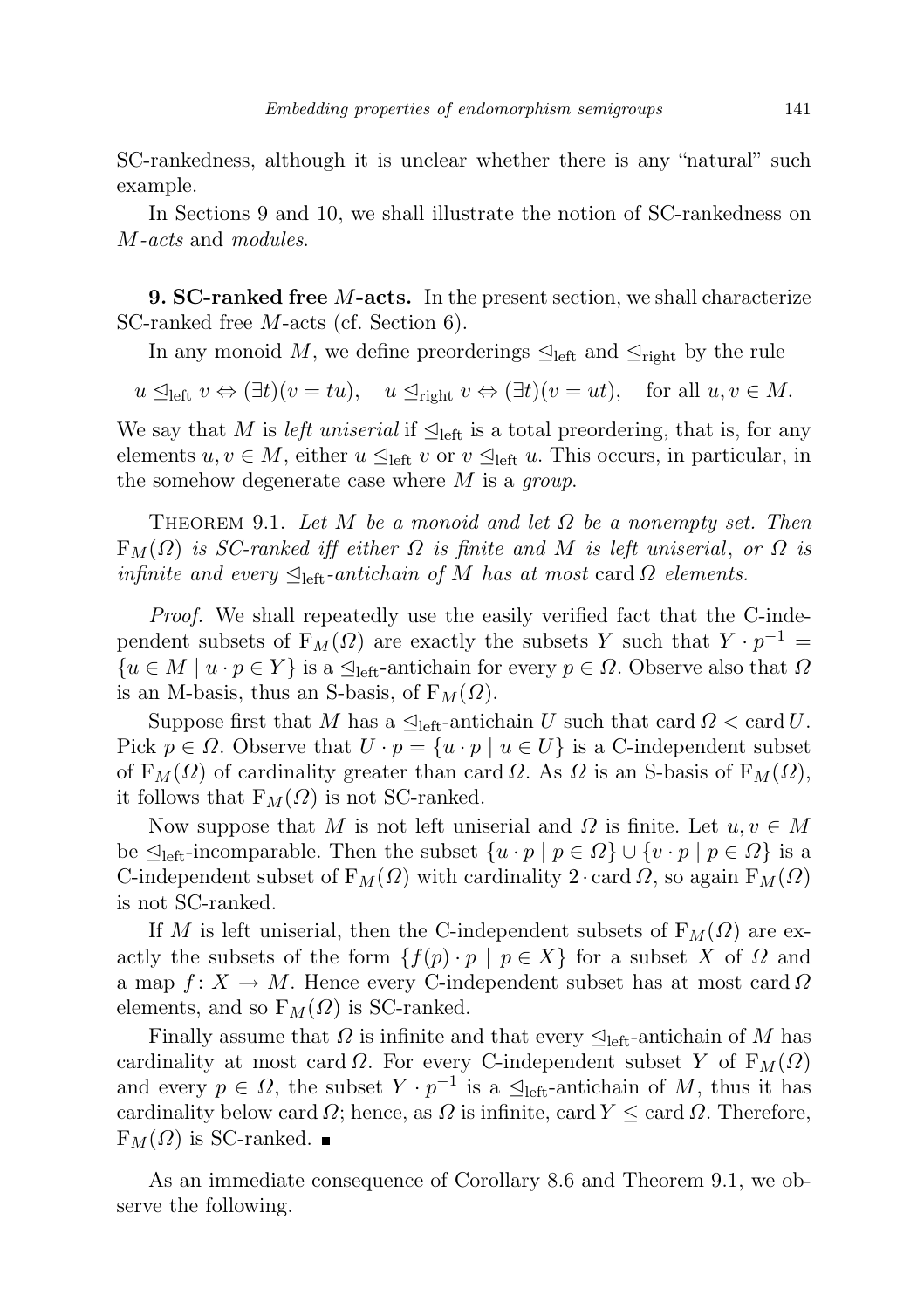COROLLARY 9.2. Let M be a monoid and let  $\Omega$  be an infinite set. If every  $\triangleq_{\text{left}}$ -antichain of M has at most card  $\Omega$  elements, then the semigroup End  $F_M(\Omega)$  has no dual embedding.

Observe that  $F_M(\Omega)$  is almost never a matroid algebra:

PROPOSITION 9.3. Let M be a monoid and let  $\Omega$  be a nonempty set. Then  $F_M(\Omega)$  is a matroid algebra iff M is a group.

*Proof.* If M is a group, then it is straightforward to verify that  $F_M(\Omega)$ satisfies condition (1) of Lemma 8.1, so it is a matroid algebra.

Conversely, suppose that  $F_M(\Omega)$  is a matroid algebra. Let  $u \in M$  and pick  $p \in \Omega$ . From  $u \cdot p \in \langle 1 \cdot p \rangle \setminus \langle \emptyset \rangle$  and the matroid condition it follows that  $1 \cdot p \in \langle u \cdot p \rangle$ , that is, u is left invertible in M. As this holds for all  $u \in M$ , M is a group.  $\blacksquare$ 

The following result gives us a wide range of MC-algebras that are usually not SC-ranked. Denote by  $X^*$  the free monoid on X, for any set X.

PROPOSITION 9.4. Let  $\Omega$  and X be sets, with  $\Omega$  nonempty. Then  $F_{X^*}(\Omega)$ is both an M-algebra and an MC-algebra.

*Proof.* As  $\Omega$  is an M-basis of  $F_{X^*}(\Omega)$ , the latter is an M-algebra.

Now let Y be a C-independent subset of  $F_{X^*}(Q)$ . This means that  $Y \cdot p^{-1}$ is a  $\trianglelefteq_{\text{left}}$ -antichain of  $X^*$  for each  $p \in \Omega$ . Now let  $f: Y \to F_{X^*}(\Omega)$  be any mapping. Consider pairs  $(t_0, y_0)$  and  $(t_1, y_1)$  in  $X^* \times Y$  such that  $t_0 y_0 = t_1 y_1$ . This means that there are  $p \in \Omega$  and  $u_0, u_1 \in X^*$  such that  $y_0 = u_0 \cdot p$ ,  $y_1 = u_1 \cdot p$ , and  $t_0 u_0 = t_1 u_1$ . As  $X^*$  is the free monoid on X, either  $t_1 \leq t_1 t_0$ or  $t_0 \leq_{\text{right}} t_1$ ; suppose, for example, that the first case holds, so  $t_0 = t_1w$ for some  $w \in X^*$ . From  $t_1 w u_0 = t_0 u_0 = t_1 u_1$  it follows that  $w u_0 = u_1$ , thus  $u_0 \trianglelefteq_{\text{left}} u_1$ , hence, as  $Y \cdot p^{-1}$  is a  $\trianglelefteq_{\text{left}}$ -antichain,  $u_0 = u_1$ , and so  $y_0 = y_1$ and  $t_0 = t_1$ . Therefore, there exists a unique map  $\overline{f} : \langle Y \rangle \to F_{X*}(\Omega)$  such that  $\bar{f}(t \cdot y) = t \cdot f(y)$  for each  $(t, y) \in X^* \times Y$ . Clearly,  $\bar{f}$  is a morphism, and so  $F_{X^*}(\Omega)$  is an MC-algebra.  $\blacksquare$ 

Observe that X is a  $\mathcal{L}_{\text{left}}$ -antichain of X<sup>\*</sup>. Hence, by Theorem 9.1, if card  $X > \text{card } \Omega$ , then  $F_{X^*}(\Omega)$  is not SC-ranked, although, by Proposition 9.4, it is both an M-algebra and an MC-algebra.

As a particular case of Corollary 9.2, we obtain

COROLLARY 9.5. Let  $\Omega$  be an infinite set and let G be a group. Then End  $F_G(\Omega)$  has no dual embedding.

Corollary 9.5 does not extend to  $M\text{-}acts$  (for a monoid  $M$ ; see Theorem 6.2).

10. SC-ranked free modules and  $\kappa$ -noetherianity. In this section, all modules will be left modules over (unital, associative) rings.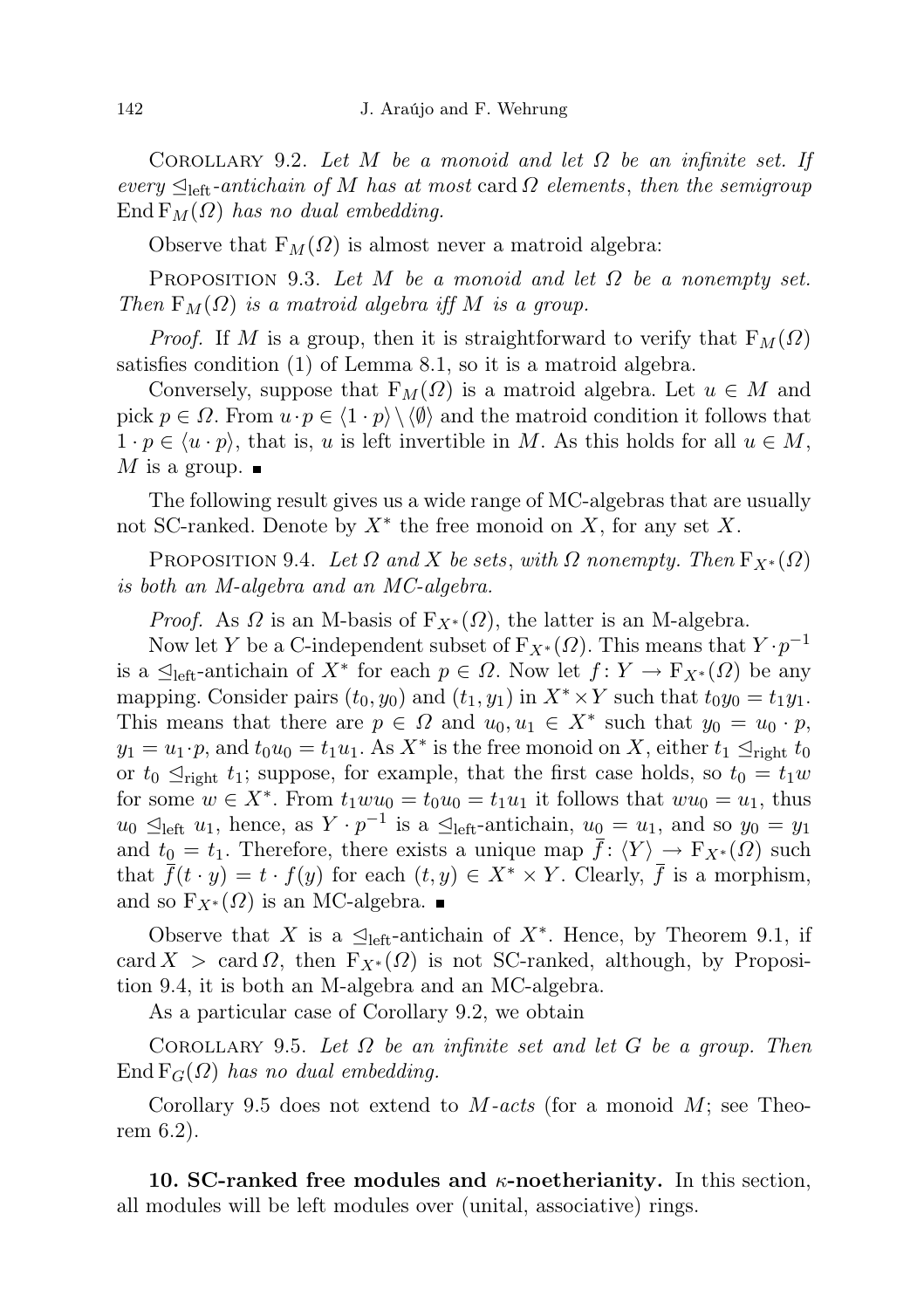DEFINITION 10.1. Let  $\kappa$  be a regular cardinal. A module M is  $\kappa$ -noetherian if every increasing  $\kappa$ -sequence of submodules of M is eventually constant.

In particular, M is noetherian iff it is  $\aleph_0$ -noetherian. For a regular cardinal  $\kappa$ , M is  $\kappa$ -noetherian iff there is no strictly increasing  $\kappa$ -sequence of submodules of M. Hence, if  $\kappa < \lambda$  are regular cardinals and M is  $\kappa$ -noetherian, then M is also  $\lambda$ -noetherian.

C-independent subsets and κ-noetherian modules are related as follows.

LEMMA 10.2. Let  $\kappa$  be a regular cardinal. If a module M is  $\kappa$ -noetherian, then every C-independent subset of M has cardinality smaller than  $\kappa$ .

*Proof.* Suppose that there exists a C-independent subset  $\{x_{\xi} \mid \xi < \kappa\}$ of M, where  $\xi \mapsto x_{\xi}$  is one-to-one. The family  $(X_{\alpha} \mid \alpha < \kappa)$ , where  $X_{\alpha}$  is the submodule generated by  $\{x_{\xi} \mid \xi < \alpha\}$ , is a strictly increasing  $\kappa$ -sequence of submodules of  $M$ , a contradiction.

LEMMA 10.3. Let  $\kappa$  be a regular cardinal and let M be a module. Then any finite sum of  $\kappa$ -noetherian submodules of M is  $\kappa$ -noetherian.

Proof. As the proof of the (classical) result that the sum of two noetherian modules is noetherian (i.e., the case where  $\kappa = \aleph_0$ ), see, for example, the Corollary in [13, Section VI.1].  $\blacksquare$ 

LEMMA 10.4. Let  $\kappa$  be a regular cardinal, let M be a module, and let  $(M_i \mid i \in I)$  be a family of  $\kappa$ -noetherian submodules of M such that card I  $\langle \kappa$ . Then the sum  $\sum_{i \in I} M_i$  is  $\kappa$ -noetherian.

*Proof.* We put  $M_J = \sum_{i \in J} M_i$  for each  $J \subseteq I$ . Let  $(X_{\xi} \mid \xi < \kappa)$  be an increasing  $\kappa$ -sequence of submodules of  $M_I$ . For every  $J \in [I]^{<\omega}$ , it follows from Lemma 10.3 that there exists  $\alpha_J < \kappa$  such that  $X_{\xi} \cap M_J = X_{\alpha_J} \cap M_J$  for each  $\xi \geq \alpha_J$ . As  $\kappa$  is regular and greater than card $([I]^{<\omega})$ , the supremum  $\alpha =$  $\bigvee(\alpha_J \mid J \in [I]^{<\omega})$  is smaller than  $\kappa$ . Observe that  $X_{\xi} = X_{\alpha}$  for each  $\xi \geq \alpha$ .

We shall use the standard convention to denote by  $_RR$  the ring R viewed as a left module over itself, for any ring R. For a regular cardinal  $\kappa$ , we say that R is left  $\kappa$ -noetherian if the module  $_R R$  is  $\kappa$ -noetherian.

For a module M and a set  $\Omega$ , we denote by  $M^{(\Omega)}$  the module of all families  $(x_p | p \in \Omega) \in M^{\Omega}$  such that  $\{p \in \Omega \mid x_p \neq 0\}$  is finite. In particular,  $_R R^{(\Omega)}$ is the free left  $R$ -module on  $\Omega$ .

We denote by  $\kappa^+$  the successor cardinal of a cardinal  $\kappa$ .

PROPOSITION 10.5. Let  $\Omega$  be an infinite set and let R be a left  $(\text{card } \Omega)^+$ . noetherian ring. Then the free module  $_R R^{(\Omega)}$  is SC-ranked.

This makes it possible to produce many SC-ranked modules.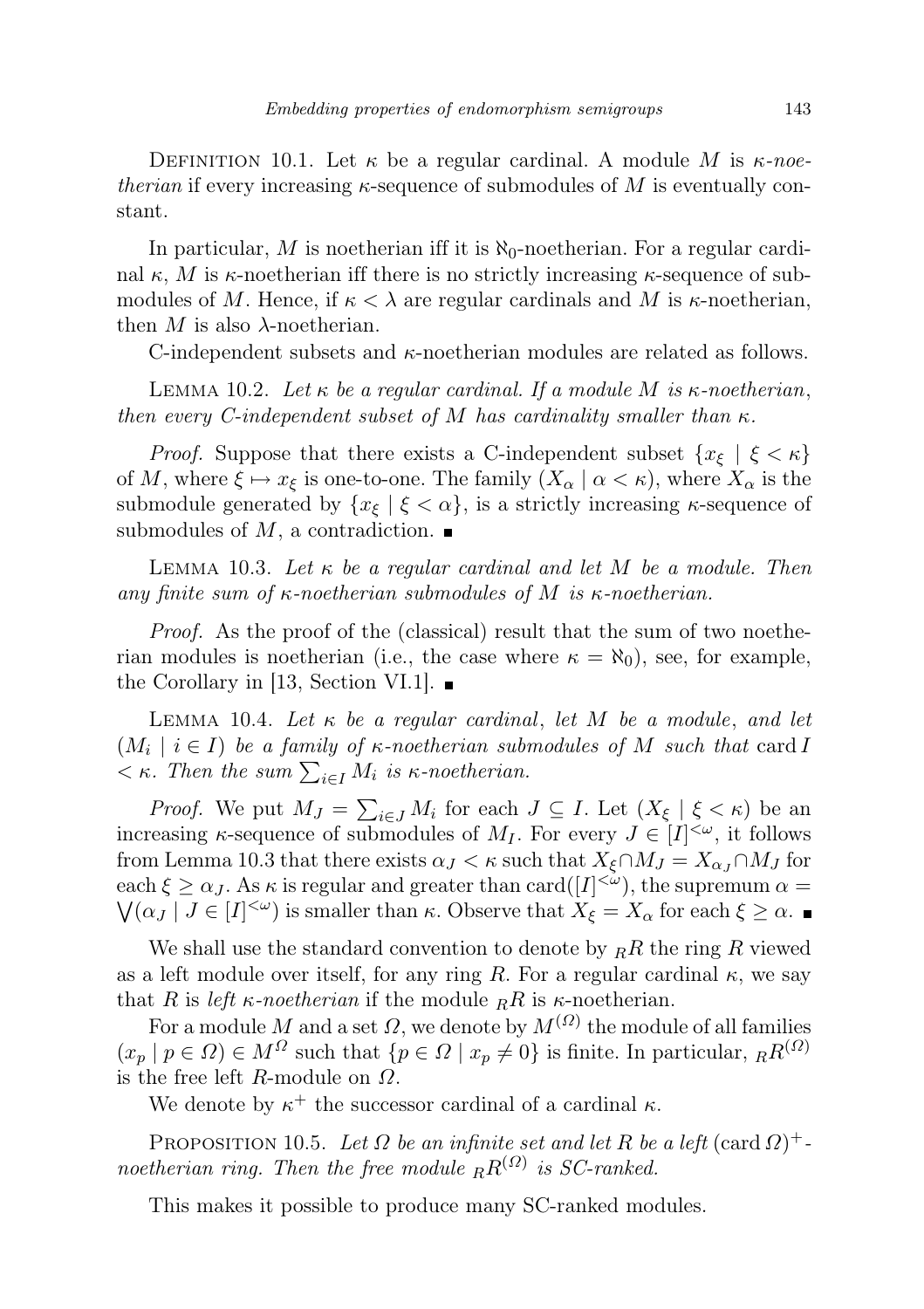THEOREM 10.6. Let  $\kappa$  be an infinite cardinal and let R be a left  $\kappa^+$ . noetherian ring. Then the free left module  $_R R^{(\Omega)}$  is SC-ranked for every set  $\Omega$  such that card  $\Omega \geq \kappa$ .

*Proof.* Put  $\lambda = \text{card } \Omega$ . Of course,  $\Omega$  is an S-basis of  $_R R^{(\Omega)}$ . As, by Lemma 10.4,  $_R R^{(\Omega)}$  is a  $\lambda^+$ -noetherian left module, it follows from Lemma 10.2 that every C-independent subset of  $<sub>R</sub>R$ <sup>(Ω)</sup> has cardinality at most λ. ■</sub>

By using Corollary 8.6, we obtain the following result.

COROLLARY 10.7. Let R be a left  $\aleph_1$ -noetherian ring. Then the free module  $_R R^{(\Omega)}$  is SC-ranked for every infinite set  $\Omega$ . Consequently, the semigroup  $\text{End}_{R}(R^{(\Omega)})$  has no dual embedding.

In particular, Corollary 10.7 applies to the case where the ring  $R$  is left noetherian.

**11. Open problems.** We observed in Remark 4.6 that whenever  $V$  is an infinite-dimensional vector space over a division ring F such that card  $F \leq$  $\dim V$ , there exists an embedding from  $(\text{Sub } V, \cap)$  into  $(\text{Sub } V, +)$ . We do not know whether the cardinality restriction is necessary.

PROBLEM 1. Let  $V$  be an infinite-dimensional vector space over a division ring F such that dim  $V < \text{card } F$ . Does (Sub  $V, \cap$ ) embed into (Sub  $V, +$ )?

In Theorem 6.2, we show that the endomorphism monoid of a free M-act, for a monoid  $M$ , may embed into its dual. We do not know if this can also happen for *modules*:

PROBLEM 2. Are there a unital ring  $R$  and a free left module  $F$  of infinite rank over R such that End F embeds into its dual?

PROBLEM 3. Does there exist a nontrivial variety  $\mathcal V$  of algebras such that End  $F_V(\omega)$  has a dual automorphism?

By Theorem 6.1, the similarity type of any variety  $\mathcal V$  solving Problem 3 should have cardinality at least  $2^{\aleph_0}$ . For a partial positive result, we refer to Theorem 6.2.

K. Urbanik introduces in [26] a subclass of the class of MC-algebras, called there  $v_*$ -algebras. He also classifies these algebras in terms of modules and transformation semigroups.

Not every  $v_*$ -algebra has a C-basis. For example, denote by  $\mathbb{Z}_{(2)}$  the valuation ring of all rational numbers with odd denominator; then the field Q of all rational numbers, viewed as a  $\mathbb{Z}_{(2)}$ -module, is a  $v_*$ -algebra (cf. [26, Section 3. However, for any nonzero rational numbers a and b, either  $a/b$ or  $b/a$  belongs to  $\mathbb{Z}_{(2)}$ , thus any C-independent subset of  $\mathbb{Q}$  has at most one element. Since  $\mathbb Q$  is not a finitely generated  $\mathbb Z_{(2)}$ -module, it has no C-basis.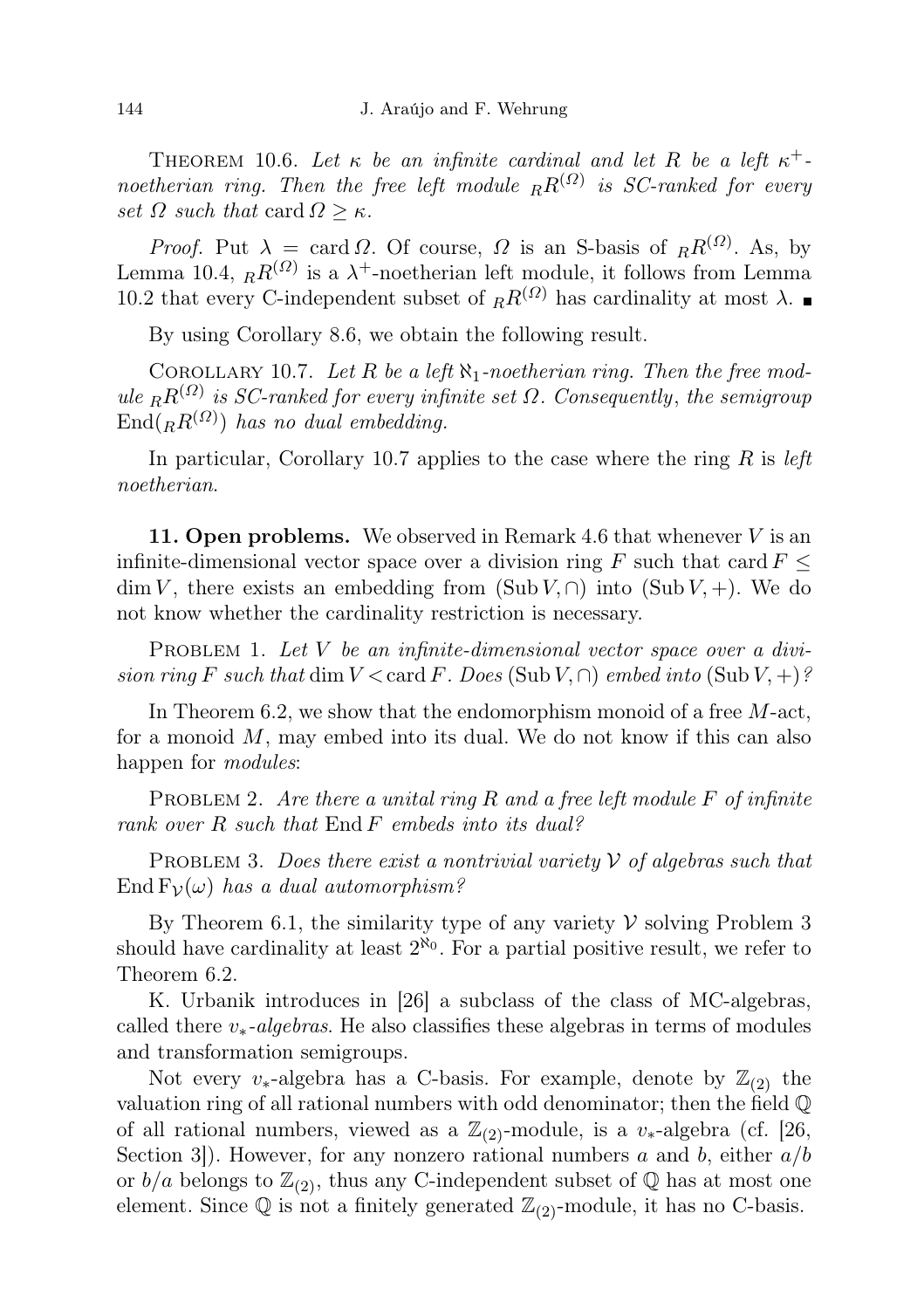PROBLEM 4. Let A be a v<sub>\*</sub>-algebra with an infinite S-basis. Can End A be embedded into its dual?

By Corollary 8.6, Problem 4 would have a negative answer if we could prove that every v∗-algebra with an infinite S-basis is also SC-ranked. However, we do not know this either.

Acknowledgments. We thank the referee for several useful suggestions regarding the form of the paper, as well as for pointing to us the triviality of an earlier version of Problem 1 in the first version of the paper.

The first author was partially supported by FCT and FEDER, Project POCTI-ISFL-1-143 of Centro de Algebra da Universidade de Lisboa, and by FCT and PIDDAC through the project PTDC/MAT/69514/2006.

## References

- [1] J. Araújo and J. Fountain, The origins of independence algebras, in: Semigroups and Languages, World Sci., River Edge, NJ, 2004, 54–67.
- [2] R. Baer, Linear Algebra and Projective Geometry, Academic Press, New York, 1952.
- [3] G. M. Bergman, Some results on embeddings of algebras, after de Bruijn and Mc-Kenzie, Indag. Math. 18 (2007), 349–403.
- [4] S. Burris and H. P. Sankappanavar, A Course in Universal Algebra, Grad. Texts in Math. 78, Springer, New York, 1981 (out of print, available online at http://www. math.uwaterloo.ca/∼snburris/htdocs/ualg.html).
- [5] P. J. Cameron and C. Szabó, Independence algebras, J. London Math. Soc. (2) 61 (2000), 321–334.
- [6] J. Fountain and A. Lewin, Products of idempotent endomorphisms of an independence algebra of finite rank, Proc. Edinburgh Math. Soc.  $(2)$  35 (1992), 493–500.
- $[7] \quad -,-$ , Products of idempotent endomorphisms of an independence algebra of infinite rank, Math. Proc. Cambridge Philos. Soc. 114 (1993), 303–319.
- [8] S. Givant, Horn classes categorical or free in power, Ann. Math. Logic 15 (1978), 1–53.
- [9] —, A representation theorem for universal Horn classes categorical in power, ibid. 17 (1979), 91–116.
- [10] K. Głazek, Some old and new problems in the independence theory, Colloq. Math. 42 (1979), 127–189.
- [11] V. A. R. Gould, Independence algebras, Algebra Universalis 33 (1995), 294–318.
- [12] G. Grätzer, Universal Algebra, Van Nostrand, Princeton, NJ, 1968.
- [13] S. Lang, Algebra, Addison-Wesley, Reading, MA, 1965.
- [14] E. Marczewski, A general scheme of the notions of independence in mathematics, Bull. Acad. Polon. Sci. Sér. Sci. Math. Astronom. Phys. 6 (1958), 731–736.
- $[15] \quad -$ , *Independence in some abstract algebras*, ibid. 7 (1959), 611–616.
- [16] —, Independence in algebras of sets and Boolean algebras, Fund. Math. 48 (1960), 135–145.
- [17] —, Independence and homomorphisms in abstract algebras, ibid. 50 (1961), 45–61.
- [18] R. N. McKenzie, G. F. McNulty, and W. F. Taylor, Algebra, Lattices, and Varieties, Wadsworth & Brooks/Cole, Monterey, CA, 1987.